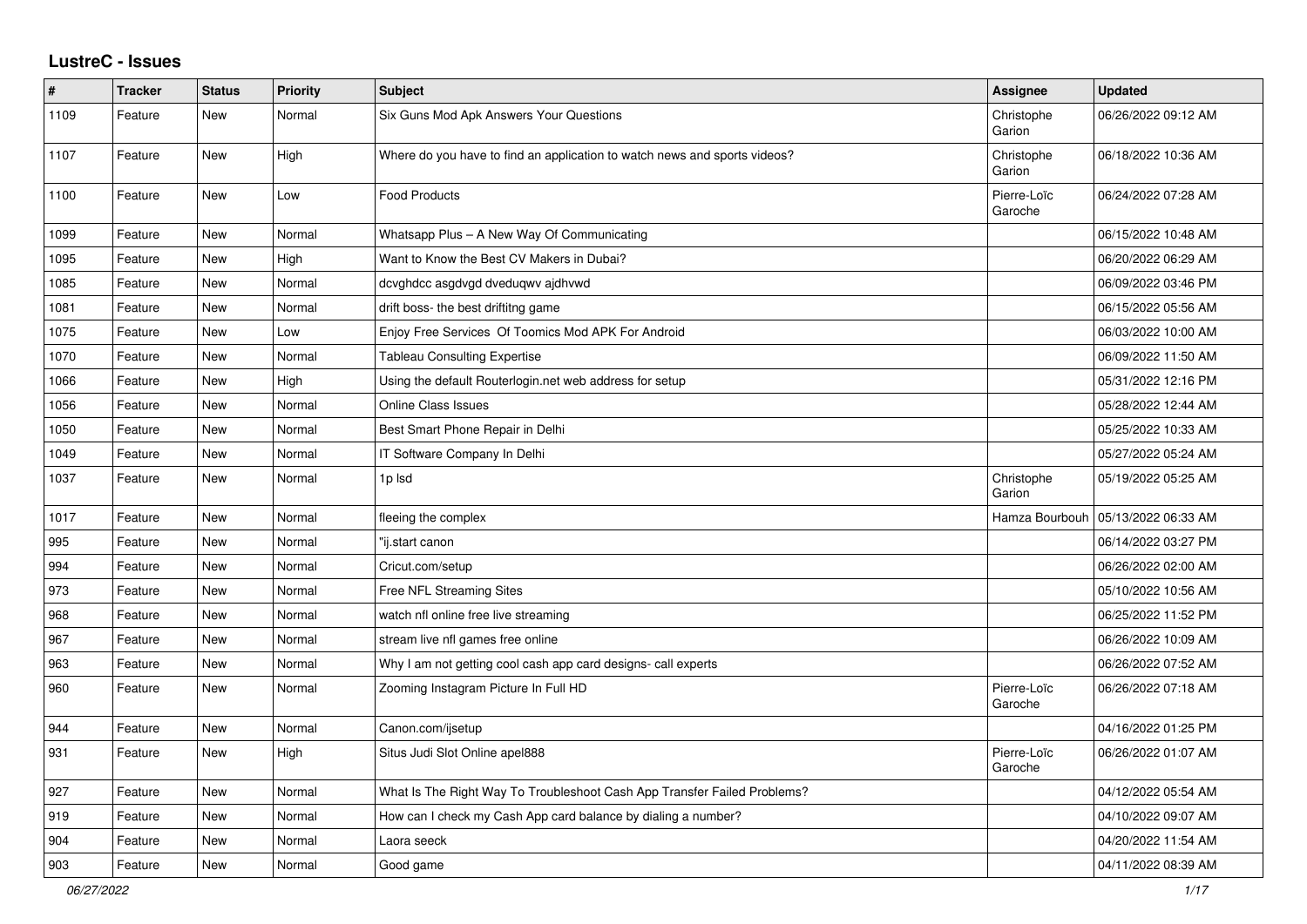| $\vert$ # | Tracker | <b>Status</b> | <b>Priority</b> | Subject                                                  | Assignee               | <b>Updated</b>      |
|-----------|---------|---------------|-----------------|----------------------------------------------------------|------------------------|---------------------|
| 902       | Feature | <b>New</b>    | Normal          | salo717                                                  |                        | 05/18/2022 10:35 AM |
| 901       | Feature | <b>New</b>    | Normal          | good game ever                                           |                        | 06/26/2022 06:25 PM |
| 900       | Feature | New           | Normal          | good game ever                                           |                        | 04/02/2022 11:59 AM |
| 899       | Feature | New           | Normal          | Application of Optical Fiber Gyroscope                   | Christophe<br>Garion   | 04/02/2022 11:23 AM |
| 896       | Feature | <b>New</b>    | Normal          | Application of North Finder in Mining Industry           | Xavier Thirioux        | 04/01/2022 09:49 AM |
| 894       | Feature | <b>New</b>    | Normal          | Need phd dissertation help in UK                         |                        | 05/30/2022 12:29 PM |
| 879       | Feature | New           | Normal          | Best Garage Door Repair in Massachusetts                 |                        | 04/01/2022 09:16 AM |
| 877       | Feature | New           | Normal          | <b>Exness Broker Review</b>                              |                        | 04/01/2022 09:12 AM |
| 868       | Feature | <b>New</b>    | Normal          | What Is the Role of a Graphic Designer?                  | Pierre-Loïc<br>Garoche | 04/01/2022 09:12 AM |
| 866       | Feature | New           | Normal          | Northern Ireland Dissertation Writing Service            | Pierre-Loïc<br>Garoche | 04/01/2022 09:12 AM |
| 861       | Feature | <b>New</b>    | Low             | <b>Understanding Situational Depression</b>              | Pierre-Loïc<br>Garoche | 04/01/2022 09:12 AM |
| 848       | Feature | New           | Normal          | <b>Online Classes Assistance</b>                         |                        | 04/01/2022 08:57 AM |
| 847       | Feature | New           | Normal          | Canon.com/ijsetup                                        |                        | 04/01/2022 09:08 AM |
| 846       | Feature | <b>New</b>    | Normal          | ij.start canon                                           |                        | 04/01/2022 08:58 AM |
| 845       | Feature | New           | Normal          | canon.com/ijsetup                                        |                        | 04/01/2022 08:58 AM |
| 824       | Feature | New           | Normal          | How to watch Fox News on my Smart TV or similar devices? | Pierre-Loïc<br>Garoche | 04/01/2022 09:00 AM |
| 823       | Feature | <b>New</b>    | Normal          | How much does Disney Plus cost?                          | Pierre-Loïc<br>Garoche | 04/01/2022 09:00 AM |
| 813       | Feature | New           | Normal          | Canon.com/ijsetup                                        |                        | 05/25/2022 08:27 AM |
| 812       | Feature | New           | Normal          | canon.com/ijsetup                                        |                        | 06/26/2022 10:21 AM |
| 810       | Feature | <b>New</b>    | Normal          | how to remove viruses from a phone                       |                        | 06/26/2022 06:05 PM |
| 806       | Feature | New           | Normal          | Go everywhere thanks to mapquest driving directions      |                        | 06/27/2022 02:39 AM |
| 803       | Feature | New           | High            | Ketamine Online Store                                    | Pierre-Loïc<br>Garoche | 06/24/2022 01:24 PM |
| 794       | Feature | <b>New</b>    | Normal          | Safe place to buy fifa coins                             |                        | 06/26/2022 06:07 PM |
| 793       | Feature | New           | Urgent          | Where can I find cheap FIFA coins?                       | Pierre-Loïc<br>Garoche | 06/25/2022 05:05 AM |
| 779       | Feature | New           | Normal          | Latest Whatsapp groups for Teens                         | Pierre-Loïc<br>Garoche | 06/26/2022 02:43 AM |
| 756       | Feature | New           | Normal          | Your one-stop destination for the thesis writing service |                        | 04/01/2022 09:01 AM |
| 740       | Feature | New           | Normal          | Online Thesis Help USA                                   |                        | 06/27/2022 03:19 AM |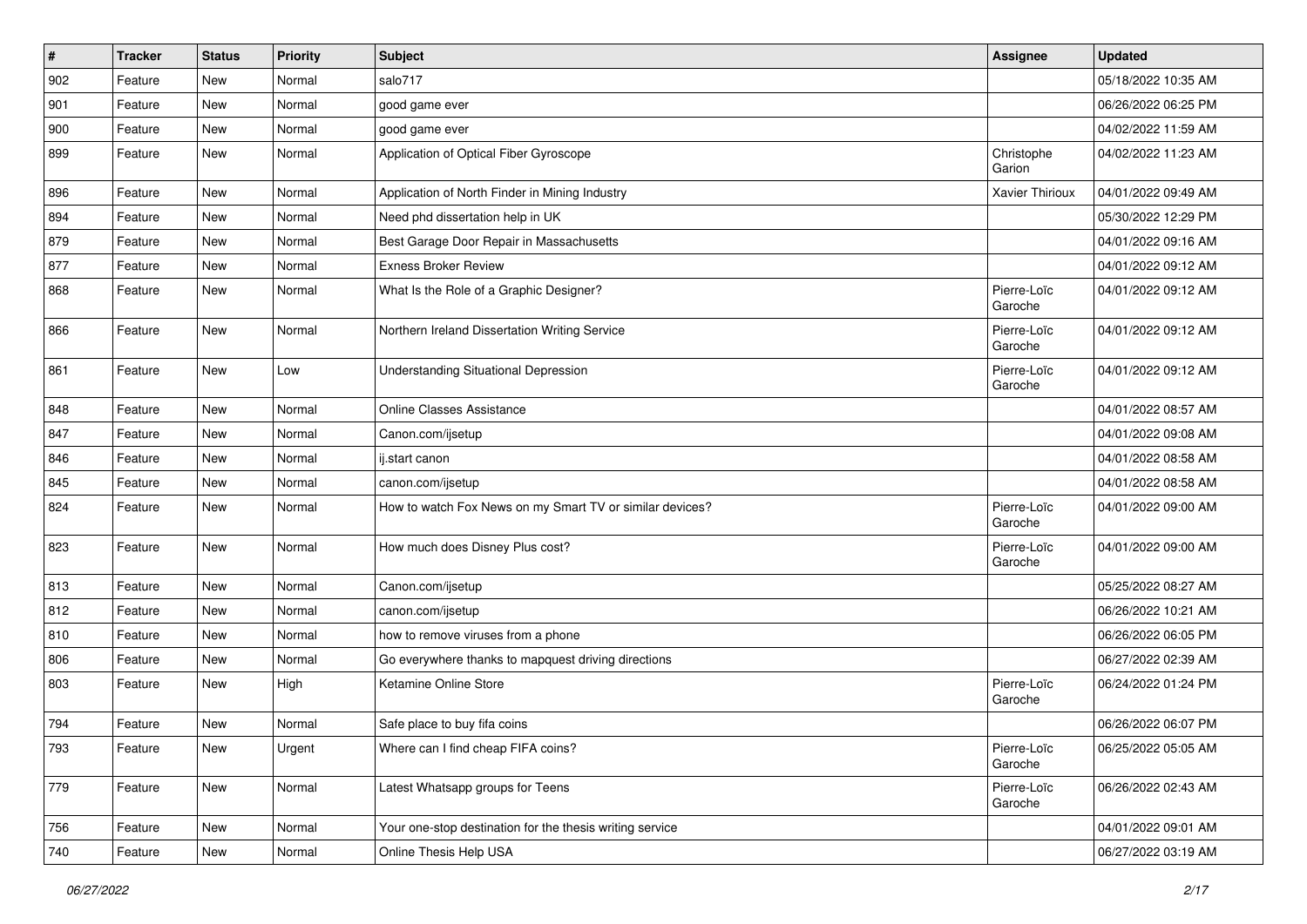| $\vert$ # | <b>Tracker</b> | <b>Status</b> | <b>Priority</b> | <b>Subject</b>                                                            | Assignee               | <b>Updated</b>      |
|-----------|----------------|---------------|-----------------|---------------------------------------------------------------------------|------------------------|---------------------|
| 725       | Feature        | New           | Normal          | What are memo writing services design                                     |                        | 06/24/2022 06:24 AM |
| 698       | Feature        | <b>New</b>    | Normal          | Connect with cash app representative to ask about cash app flip scam      |                        | 06/26/2022 11:24 AM |
| 693       | Feature        | New           | Normal          | How To Get My Money Back From The Cash App To Your Wallet?                |                        | 06/27/2022 01:31 AM |
| 683       | Feature        | <b>New</b>    | Normal          | Game creation                                                             |                        | 06/25/2022 11:12 AM |
| 681       | Feature        | New           | High            | <b>Online Class</b>                                                       |                        | 06/22/2022 01:12 PM |
| 680       | Feature        | New           | Normal          | Word Jewels 2                                                             |                        | 06/26/2022 04:55 AM |
| 669       | Feature        | New           | Normal          | Nursing Assignment Help                                                   |                        | 06/26/2022 11:15 PM |
| 665       | Feature        | New           | Normal          | Look for a dedicated help with finance assignment                         |                        | 06/26/2022 05:42 AM |
| 654       | Feature        | New           | Normal          | <b>Peach Health Benefits</b>                                              |                        | 06/23/2022 05:34 AM |
| 649       | Feature        | New           | Normal          | <b>Pear Health Benefits</b>                                               |                        | 06/26/2022 02:53 PM |
| 648       | Feature        | New           | Normal          | <b>Plum Health Benefits</b>                                               |                        | 06/27/2022 12:54 AM |
| 647       | Feature        | New           | Normal          | <b>Cranberry Health Benefits</b>                                          |                        | 06/26/2022 09:45 PM |
| 646       | Feature        | New           | Normal          | Collaborative Research Group                                              |                        | 04/01/2022 09:36 AM |
| 637       | Feature        | New           | Normal          | Why do the Outlook rules not work in my account?                          |                        | 06/26/2022 06:04 PM |
| 611       | Feature        | <b>New</b>    | Normal          | Buy All Modafinil & Armodafinil Tablets @Buy Modafinil US                 |                        | 06/27/2022 01:12 AM |
| 610       | Feature        | New           | Normal          | CheapestMedsShop 100% Safe Medicines Online in USA UK & AUS.              |                        | 06/26/2022 04:35 PM |
| 608       | Feature        | New           | Normal          | How To Do Hotmail Password Reset Without Phone Number?                    |                        | 04/01/2022 09:22 AM |
| 606       | Feature        | New           | Normal          | Play unblocked cookie crush 3                                             | Pierre-Loïc<br>Garoche | 06/22/2022 04:12 AM |
| 605       | Feature        | New           | Normal          | What will the future of logo design be like?                              |                        | 06/26/2022 08:25 PM |
| 594       | Feature        | New           | Normal          | How does research proposal help online make it easy for me?               |                        | 06/23/2022 04:40 PM |
| 578       | Feature        | New           | High            | Derrick Gore                                                              | Pierre-Loïc<br>Garoche | 06/26/2022 08:32 AM |
| 575       | Feature        | New           | Low             | cheap jordan replicas for sale                                            | Pierre-Loïc<br>Garoche | 06/26/2022 01:30 PM |
| 572       | Feature        | <b>New</b>    | Normal          | New features of WhatsApp Plus on Android phones                           | Pierre-Loïc<br>Garoche | 06/26/2022 05:54 AM |
| 558       | Feature        | New           | Normal          | <b>Stunning Classic Sofas</b>                                             |                        | 06/25/2022 11:46 PM |
| 557       | Feature        | <b>New</b>    | Normal          | <b>Business Law Assignment Help</b>                                       |                        | 06/27/2022 12:38 AM |
| 552       | Feature        | <b>New</b>    | Normal          | Radio rfm and the benefits of radio rfm                                   |                        | 06/25/2022 08:02 PM |
| 546       | Feature        | New           | Normal          | Quickbooks Error                                                          |                        | 06/25/2022 09:58 PM |
| 545       | Feature        | New           | Normal          | Best Canvas Print Company                                                 |                        | 06/26/2022 10:28 PM |
| 543       | Feature        | New           | Normal          | Get tech assistance with customer support on ATT Yahoo email login issue. |                        | 06/24/2022 05:08 PM |
| 527       | Feature        | New           | Normal          | My Teachers                                                               |                        | 06/27/2022 02:53 AM |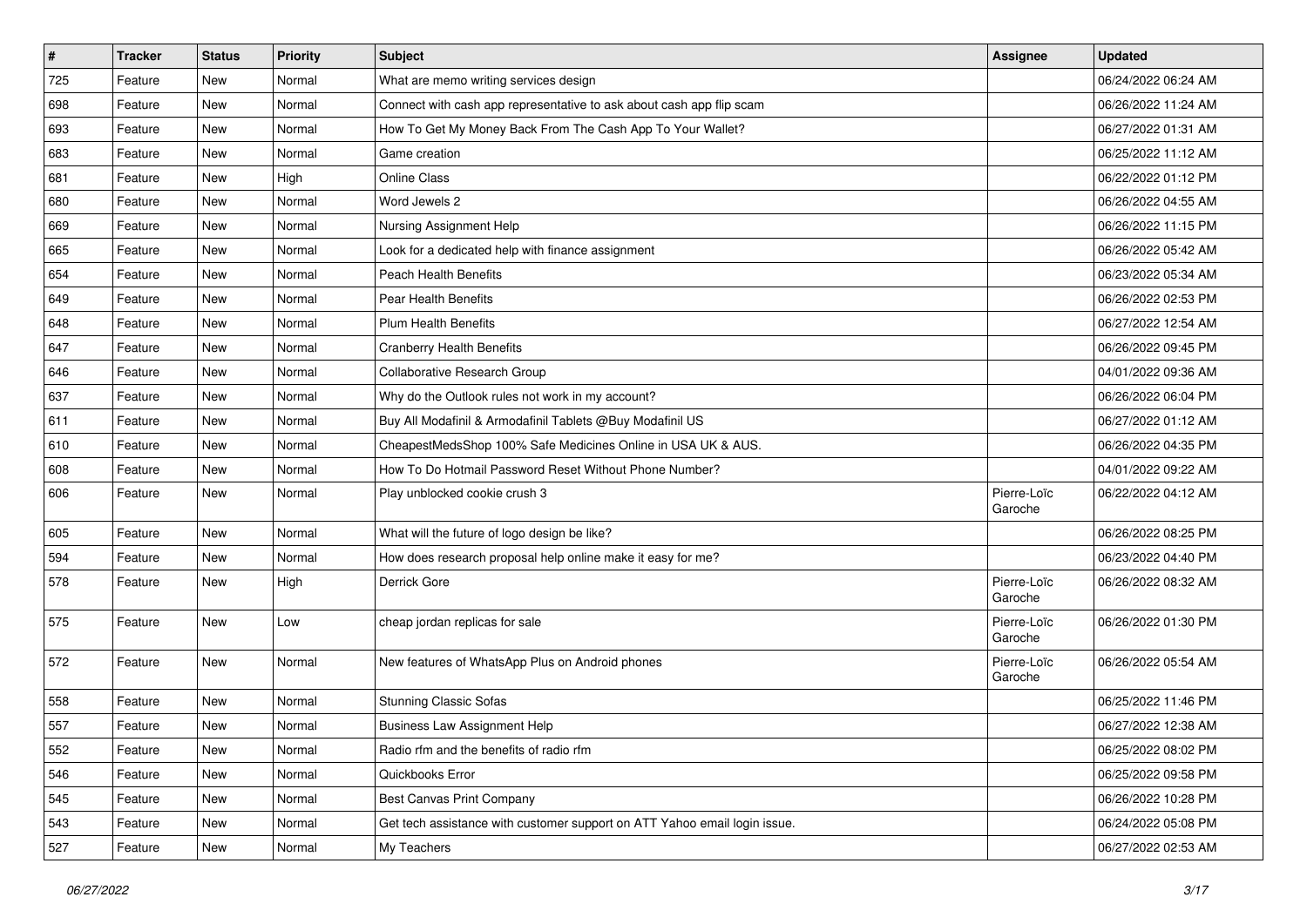| $\vert$ # | <b>Tracker</b> | <b>Status</b> | <b>Priority</b> | <b>Subject</b>                                                  | Assignee               | <b>Updated</b>      |
|-----------|----------------|---------------|-----------------|-----------------------------------------------------------------|------------------------|---------------------|
| 522       | Feature        | New           | Normal          | Can You Check App Limits, If Cash app won't let me send money?  |                        | 06/27/2022 01:06 AM |
| 521       | Feature        | New           | Normal          | Check out the Cash app Card balance for an overdraft.           | Pierre-Loïc<br>Garoche | 06/26/2022 04:22 AM |
| 511       | Feature        | New           | Normal          | Fashion                                                         | Anonymous              | 06/27/2022 12:17 AM |
| 510       | Feature        | <b>New</b>    | Normal          | Fashion                                                         | Anonymous              | 06/26/2022 01:11 PM |
| 509       | Feature        | New           | Normal          | Fashion                                                         | Anonymous              | 06/13/2022 03:39 AM |
| 499       | Feature        | New           | Normal          | Discover The Premium Features Of Spotify Mod Apk                |                        | 06/27/2022 02:27 AM |
| 493       | Feature        | New           | High            | chainsaw dance                                                  |                        | 06/27/2022 02:49 AM |
| 491       | Feature        | New           | Normal          | Automatically download and paste Reddit wallpapers into Windows |                        | 06/27/2022 02:40 AM |
| 478       | Feature        | <b>New</b>    | Normal          | Is it safe to install third-party WhatsApp GB?                  |                        | 06/27/2022 02:30 AM |
| 476       | Feature        | New           | High            | <b>American Airlines Reservations</b>                           |                        | 06/26/2022 04:14 AM |
| 281       | Feature        | New           | Normal          | what are the types of Ringtones?                                | Anonymous              | 06/26/2022 06:00 AM |
| 277       | Feature        | New           | Normal          | Nike Dunks Replica                                              |                        | 04/01/2022 08:19 AM |
| 276       | Feature        | <b>New</b>    | Normal          | Nike Dunks Replica                                              |                        | 04/01/2022 08:19 AM |
| 272       | Feature        | <b>New</b>    | Normal          | Fashion                                                         |                        | 06/19/2022 08:01 AM |
| 271       | Feature        | New           | Normal          | Fashion                                                         |                        | 06/27/2022 02:07 AM |
| 263       | Feature        | New           | Normal          | Wrecked Car Is Nothing But A Worthless                          | Pierre-Loïc<br>Garoche | 06/26/2022 12:27 PM |
| 255       | Feature        | New           | Normal          | best doctor for psoriasis                                       |                        | 06/26/2022 04:49 PM |
| 254       | Feature        | New           | Normal          | best ayurvedic treatment for psoriasis                          |                        | 04/01/2022 08:13 AM |
| 243       | Feature        | New           | Normal          | Reconstruir la pandilla de la mafia en Gangstar Vegas MOD APK   |                        | 06/26/2022 02:20 AM |
| 242       | Feature        | New           | Normal          | Descripción de Torque Pro MOD APK para Android                  |                        | 06/25/2022 04:37 PM |
| 241       | Feature        | New           | Normal          | How to get a complete solution of Big Ideas Math Answers?       |                        | 04/01/2022 08:15 AM |
| 240       | Feature        | New           | Normal          | Juego interesante de Dragon Ball Legends MOD APK                |                        | 06/25/2022 12:21 AM |
| 237       | Feature        | New           | Normal          | HP Printer Assistant Software   Download & Install HP Assistant |                        | 06/27/2022 03:02 AM |
| 229       | Feature        | New           | Normal          | How To Delete Cash App Account? - Check Out the Steps In Detail |                        | 05/01/2022 09:06 PM |
| 224       | Feature        | New           | Normal          | Instant Personal Loan                                           | Pierre-Loïc<br>Garoche | 06/26/2022 11:33 PM |
| 220       | Feature        | New           | Normal          | essay writing services                                          |                        | 06/26/2022 04:55 PM |
| 216       | Feature        | New           | High            | Barry Keoghan                                                   | Pierre-Loïc<br>Garoche | 06/26/2022 08:04 AM |
| 214       | Feature        | New           | Normal          | Five Christmas Apps For Apple Users                             |                        | 06/27/2022 02:17 AM |
| 212       | Feature        | New           | Normal          | How good is the market for gaming mobile apps at the moment?    |                        | 05/17/2022 11:09 AM |
| 207       | Feature        | New           | Low             | real estate lead conversion                                     |                        | 06/27/2022 01:02 AM |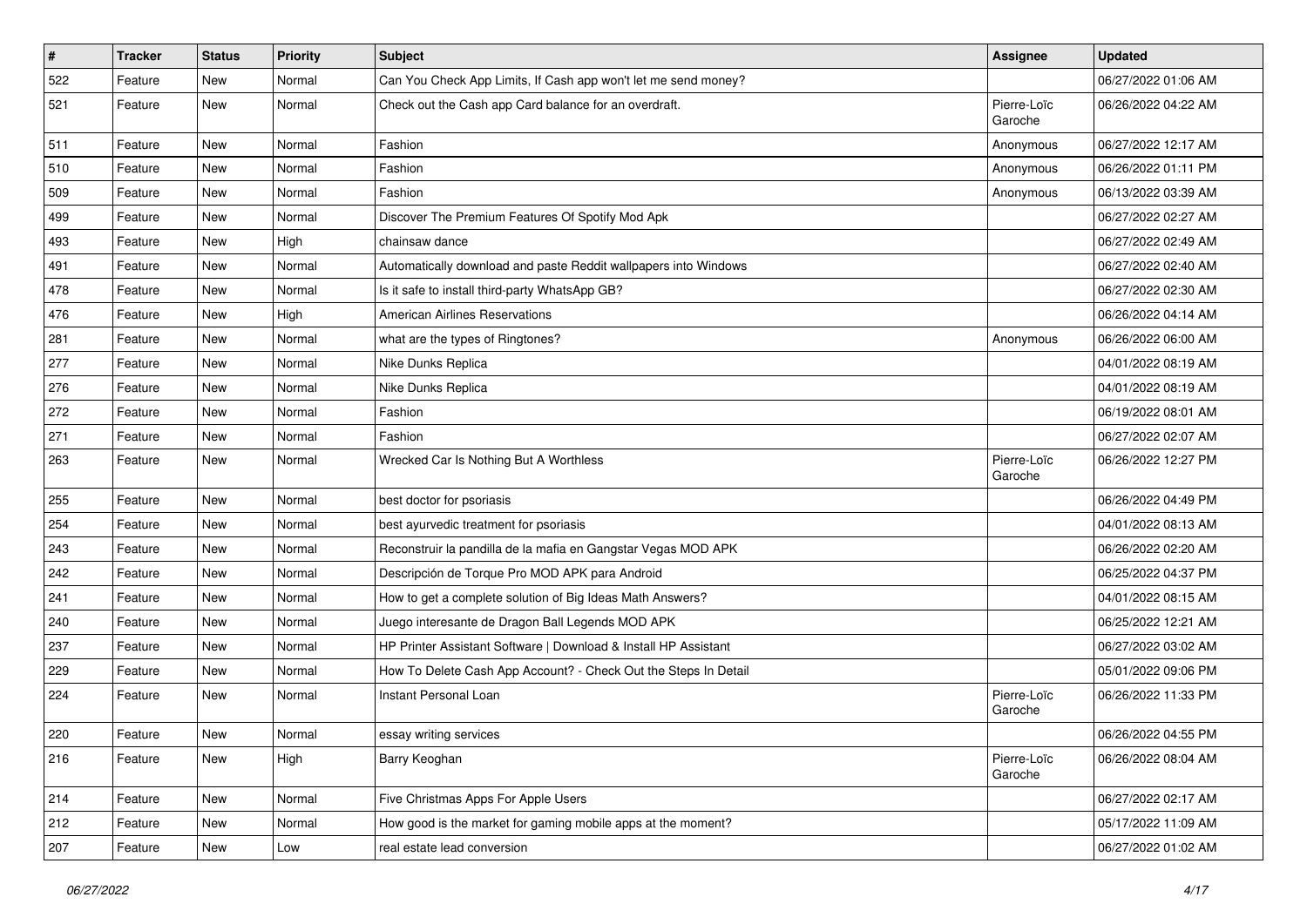| #    | Tracker    | <b>Status</b> | <b>Priority</b> | Subject                                                                                                                                                  | <b>Assignee</b>        | <b>Updated</b>      |
|------|------------|---------------|-----------------|----------------------------------------------------------------------------------------------------------------------------------------------------------|------------------------|---------------------|
| 204  | Feature    | New           | Normal          | New Car Tyres                                                                                                                                            |                        | 04/01/2022 08:40 AM |
| 186  | Feature    | <b>New</b>    | Normal          | homoeobazaar                                                                                                                                             |                        | 04/01/2022 08:40 AM |
| 180  | Feature    | New           | Normal          | homoeobazaar                                                                                                                                             |                        | 06/27/2022 01:39 AM |
| 177  | Feature    | New           | Normal          | HD lace silky straight human hair wig                                                                                                                    |                        | 04/01/2022 08:41 AM |
| 175  | Feature    | <b>New</b>    | Normal          | All About Cash App Transfer Fail Problems                                                                                                                |                        | 06/27/2022 02:59 AM |
| 174  | Feature    | New           | Normal          | Digital Marketing Philadelphia                                                                                                                           |                        | 06/23/2022 07:06 AM |
| 173  | Feature    | <b>New</b>    | Normal          | private limited company registration                                                                                                                     |                        | 06/25/2022 11:13 AM |
| 172  | Feature    | New           | Normal          | pgdm colleges in bangalore                                                                                                                               |                        | 06/23/2022 10:47 PM |
| 171  | Feature    | New           | Normal          | loan management system                                                                                                                                   |                        | 06/27/2022 03:18 AM |
| 170  | Feature    | <b>New</b>    | Normal          | top mba colleges in bangalore                                                                                                                            |                        | 06/26/2022 05:46 PM |
| 151  | Feature    | <b>New</b>    | Normal          | Law Essay Writing Service - Assignments Planet                                                                                                           |                        | 06/26/2022 05:42 PM |
| 142  | Feature    | New           | Normal          | About ashimary hair                                                                                                                                      |                        | 06/26/2022 09:07 AM |
| 141  | Feature    | New           | Normal          | Something about jerry curly                                                                                                                              |                        | 06/27/2022 01:22 AM |
| 127  | Feature    | New           | Normal          | replica af1                                                                                                                                              |                        | 04/01/2022 07:55 AM |
| 126  | Feature    | <b>New</b>    | Normal          | Stussy Air Force 1 replica                                                                                                                               |                        | 06/26/2022 05:46 PM |
| 63   | Feature    | New           | Normal          | Skip normalization step in mutation generation if it possible                                                                                            | Pierre-Loïc<br>Garoche | 06/25/2022 10:31 PM |
| 1126 | Bug        | <b>New</b>    | Normal          | 1PLSD                                                                                                                                                    |                        | 06/25/2022 09:36 AM |
| 1125 | <b>Bug</b> | New           | Normal          | What is Wordscapes?                                                                                                                                      |                        | 06/24/2022 09:05 AM |
| 1124 | <b>Bug</b> | New           | Normal          | Cookie clicker unblocked                                                                                                                                 |                        | 06/24/2022 05:14 AM |
| 1123 | Bug        | New           | Normal          | Where To Watch FIFA World Cup 2022                                                                                                                       |                        | 06/24/2022 03:51 AM |
| 1122 | <b>Bug</b> | <b>New</b>    | Normal          | Count the number of words on the Microsoft Word application in the phone                                                                                 |                        | 06/23/2022 04:19 AM |
| 1121 | Bug        | <b>New</b>    | Normal          | LustreC do not run                                                                                                                                       |                        | 06/22/2022 08:43 AM |
| 1120 | <b>Bug</b> | New           | Normal          | Summary of 5 best coloring apps on phones                                                                                                                |                        | 06/26/2022 11:32 AM |
| 1119 | <b>Bug</b> | New           | Normal          | Klondike Solitaire                                                                                                                                       |                        | 06/21/2022 08:25 AM |
| 1118 | Bug        | New           | Normal          | <b>Gameplay Minecraft</b>                                                                                                                                |                        | 06/21/2022 06:33 AM |
| 1117 | Bug        | New           | Normal          | Equal Words - Word search game for PC and Windows Phone                                                                                                  |                        | 06/27/2022 02:12 AM |
| 1116 | <b>Bug</b> | New           | Normal          | ipTV smarts pro                                                                                                                                          |                        | 06/26/2022 05:34 PM |
| 1115 | <b>Bug</b> | <b>New</b>    | Normal          | How to access your saved favorite Tiktok                                                                                                                 |                        | 06/26/2022 12:01 PM |
| 1114 | Bug        | New           | Normal          | To control the car, all you must do is click to go left or right and release the button to go straight.                                                  |                        | 06/25/2022 10:15 PM |
| 1113 | <b>Bug</b> | New           | Normal          | Press the button to control your car                                                                                                                     |                        | 06/20/2022 12:09 PM |
| 1112 | Bug        | New           | Normal          | What Cash App Policy Says If Random Person Sent Me Money On Cash App?                                                                                    |                        | 06/27/2022 02:39 AM |
| 1111 | <b>Bug</b> | New           | Normal          | LOLBeans is a fun battle royale game where you race with other players while avoiding obstacles. Reach the<br>end of the course in competitive gameplay! |                        | 06/26/2022 09:17 AM |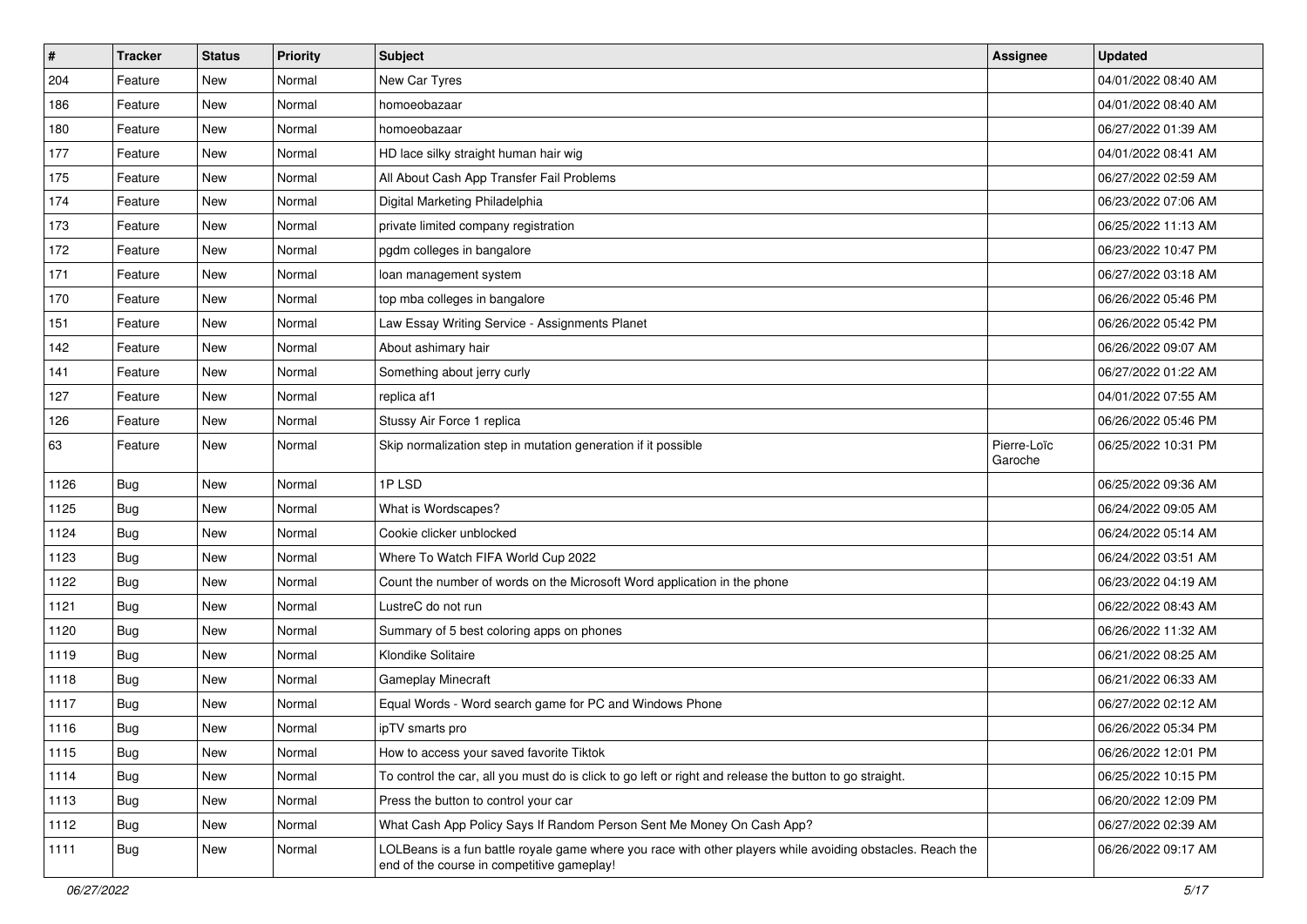| $\sharp$ | Tracker    | <b>Status</b> | <b>Priority</b> | Subject                                                              | Assignee               | <b>Updated</b>      |
|----------|------------|---------------|-----------------|----------------------------------------------------------------------|------------------------|---------------------|
| 1110     | <b>Bug</b> | New           | Normal          | Six Guns Mod Apk Answers Your Questions                              | Pierre-Loïc<br>Garoche | 06/20/2022 04:42 AM |
| 1108     | Bug        | New           | Normal          | Six Guns Mod Apk Answers Your Questions                              |                        | 06/26/2022 06:26 PM |
| 1106     | <b>Bug</b> | <b>New</b>    | Normal          | How Do I Get Cash App ++ Without Confronting Any Technical Glitches? |                        | 06/25/2022 09:53 PM |
| 1105     | Bug        | <b>New</b>    | High            | What is Mahjong online?                                              |                        | 06/23/2022 04:02 PM |
| 1104     | <b>Bug</b> | New           | Normal          | Idle game fix bug                                                    |                        | 06/26/2022 06:52 PM |
| 1103     | Bug        | New           | Normal          | Idle game fix bug                                                    |                        | 06/25/2022 09:08 PM |
| 1102     | <b>Bug</b> | New           | Normal          | Charlottesville Travel Guide?                                        |                        | 06/26/2022 07:44 AM |
| 1101     | <b>Bug</b> | <b>New</b>    | Normal          | How to Delete Cash App History at once?                              |                        | 06/16/2022 06:49 AM |
| 1098     | <b>Bug</b> | New           | Normal          | Life of a Fisherman                                                  |                        | 06/26/2022 05:16 PM |
| 1097     | <b>Bug</b> | New           | Normal          | Race and experience new life.                                        |                        | 06/26/2022 04:22 PM |
| 1096     | Bug        | New           | Normal          | Race and experience new life.                                        |                        | 06/26/2022 06:07 PM |
| 1094     | <b>Bug</b> | <b>New</b>    | Normal          | What time does direct deposit hit Cash App?                          |                        | 06/14/2022 03:27 PM |
| 1093     | Bug        | New           | Normal          | Uniswap Exchange                                                     | Christophe<br>Garion   | 06/14/2022 11:55 AM |
| 1092     | Bug        | New           | Normal          | Ellison Estate Vineyard                                              |                        | 06/20/2022 12:03 PM |
| 1091     | Bug        | <b>New</b>    | Normal          | Find family fun indoors and outdoors in the Jungfrau Region          |                        | 06/14/2022 09:33 AM |
| 1090     | Bug        | <b>New</b>    | Normal          | Pay Someone To Do My Assignment                                      |                        | 06/11/2022 03:15 PM |
| 1089     | <b>Bug</b> | New           | Normal          | Pay Someone To Do My Assignment                                      |                        | 06/15/2022 04:44 AM |
| 1088     | <b>Bug</b> | New           | Normal          | Health And Fitness Tips 2022                                         | Pierre-Loïc<br>Garoche | 06/20/2022 06:42 AM |
| 1087     | Bug        | <b>New</b>    | Normal          | How do new writers start out?                                        |                        | 06/10/2022 03:25 PM |
| 1086     | Bug        | New           | Immediate       | <b>Composite Engineer</b>                                            | Pierre-Loïc<br>Garoche | 06/10/2022 09:26 AM |
| 1084     | Bug        | <b>New</b>    | Normal          | <b>Trippie Redd</b>                                                  |                        | 06/11/2022 09:05 AM |
| 1083     | Bug        | New           | Normal          | coin base review                                                     |                        | 06/11/2022 09:13 AM |
| 1082     | <b>Bug</b> | New           | Normal          | Reset chime bank password without phone number                       |                        | 06/15/2022 11:56 AM |
| 1080     | Bug        | New           | Normal          | How to use Math Wallet   Nexo wallet   CoinTiger Exchange            |                        | 06/15/2022 11:56 AM |
| 1079     | Bug        | New           | Normal          | How to get cheap psychology assignment?                              |                        | 06/15/2022 06:00 AM |
| 1078     | <b>Bug</b> | New           | Normal          | What Bank Is Cash App On Plaid? Find Clarity And Assistance          |                        | 06/15/2022 11:56 AM |
| 1077     | <b>Bug</b> | New           | Normal          | Les excellentes façons d'utiliser ces images                         |                        | 06/27/2022 03:08 AM |
| 1076     | <b>Bug</b> | New           | Normal          | DedicatedHosting4u                                                   |                        | 06/11/2022 09:15 AM |
| 1074     | <b>Bug</b> | New           | Normal          | Dissertation writing help at economical rates!                       | Christophe<br>Garion   | 06/06/2022 04:48 PM |
| 1073     | <b>Bug</b> | New           | Normal          | Cricut Design Space                                                  |                        | 06/07/2022 09:34 PM |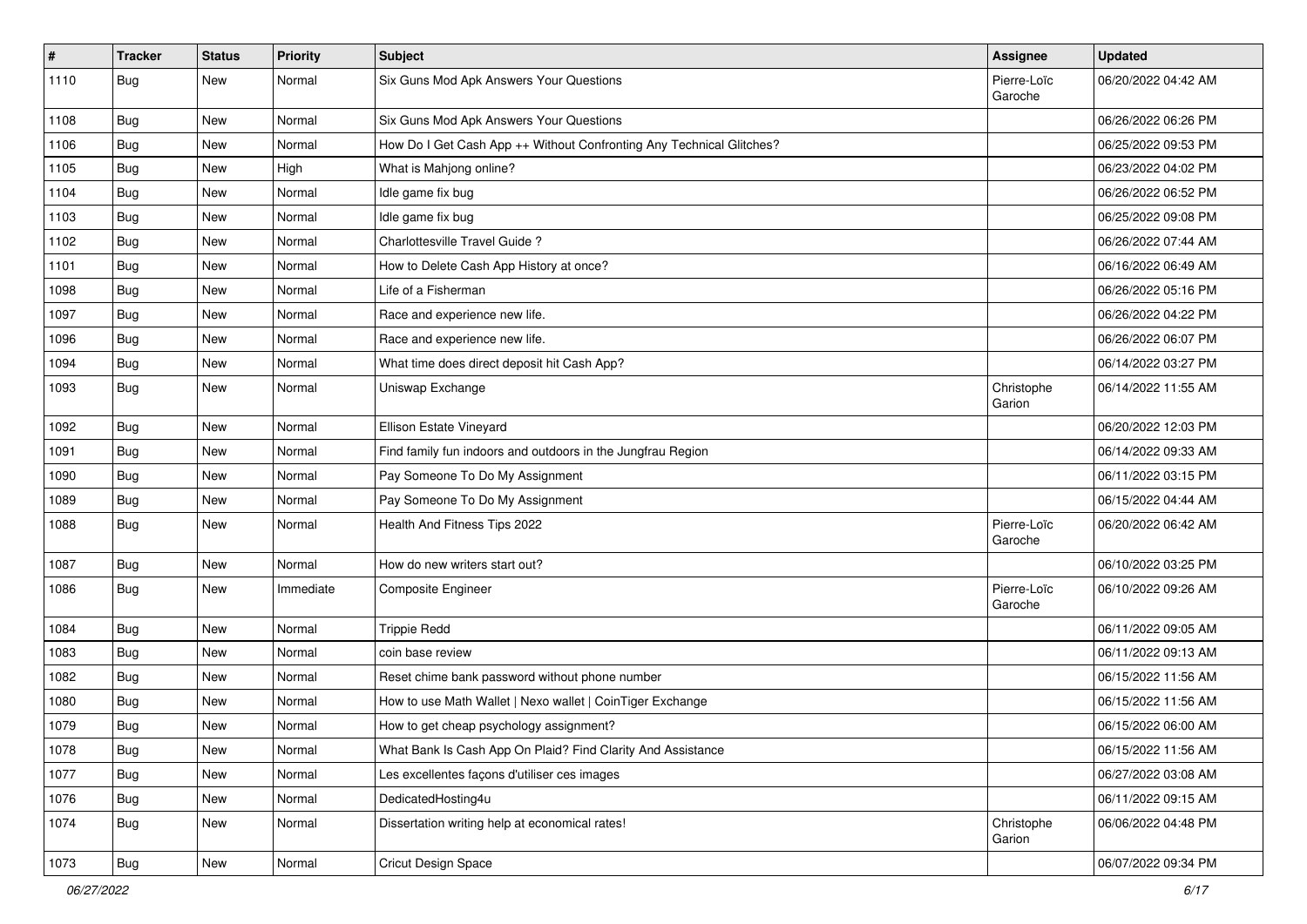| $\vert$ # | <b>Tracker</b> | <b>Status</b> | <b>Priority</b> | <b>Subject</b>                                                           | <b>Assignee</b>        | <b>Updated</b>      |
|-----------|----------------|---------------|-----------------|--------------------------------------------------------------------------|------------------------|---------------------|
| 1072      | <b>Bug</b>     | New           | Normal          | ij.start canon                                                           |                        | 06/21/2022 06:56 PM |
| 1071      | Bug            | New           | Normal          | Cinema HD Review - Cinemahdy2.net                                        |                        | 06/21/2022 06:54 PM |
| 1069      | Bug            | New           | Normal          | how to get cash app support phone number 24*7 available                  |                        | 06/21/2022 08:36 PM |
| 1068      | <b>Bug</b>     | New           | Normal          | 123.hp.com/laserjet                                                      |                        | 05/31/2022 12:22 PM |
| 1067      | Bug            | <b>New</b>    | Normal          | Cricut.com/setup                                                         |                        | 05/31/2022 12:19 PM |
| 1065      | <b>Bug</b>     | New           | Normal          | The top foreign language training game in 2022                           |                        | 06/07/2022 04:05 AM |
| 1064      | Bug            | New           | Normal          | How to delete Cash App history?                                          | Pierre-Loïc<br>Garoche | 06/11/2022 10:29 AM |
| 1063      | Bug            | <b>New</b>    | Normal          | 123.hp.com/laserjet                                                      |                        | 05/28/2022 12:27 PM |
| 1062      | <b>Bug</b>     | New           | Normal          | Cricut.com/setup                                                         |                        | 05/28/2022 12:26 PM |
| 1061      | Bug            | New           | Normal          | Cricut.com/setup                                                         |                        | 05/28/2022 12:24 PM |
| 1060      | Bug            | New           | Normal          | How to Use Panda Helper to Speed Up Your iOS                             |                        | 05/28/2022 09:12 AM |
| 1059      | Bug            | <b>New</b>    | Normal          | 123.hp.com/laserjet                                                      |                        | 05/28/2022 08:29 AM |
| 1058      | <b>Bug</b>     | New           | Normal          | Cricut.com/setup                                                         |                        | 05/28/2022 08:28 AM |
| 1057      | Bug            | New           | Normal          | <b>CCPlay Education Edition APK</b>                                      |                        | 06/07/2022 04:07 AM |
| 1055      | Bug            | New           | Normal          | seo apk                                                                  | Pierre-Loïc<br>Garoche | 05/27/2022 06:23 AM |
| 1054      | <b>Bug</b>     | New           | Normal          | Apkmodule                                                                | Pierre-Loïc<br>Garoche | 05/26/2022 03:37 PM |
| 1053      | <b>Bug</b>     | <b>New</b>    | Normal          | Game Geometry Dash                                                       |                        | 05/26/2022 11:30 AM |
| 1052      | Bug            | <b>New</b>    | Normal          | Build Now GG is a new battle royale game.                                |                        | 05/26/2022 04:24 AM |
| 1051      | <b>Bug</b>     | New           | Normal          | Dental Supplies USA                                                      |                        | 06/11/2022 09:20 PM |
| 1048      | Bug            | New           | Normal          | So zeigen Sie ein Instagram-Profilbild an und vergrößern es              |                        | 05/25/2022 06:56 AM |
| 1047      | <b>Bug</b>     | New           | Normal          | Opensea                                                                  | Corentin<br>Lauverjat  | 05/24/2022 02:32 PM |
| 1046      | Bug            | <b>New</b>    | Normal          | 123.hp.com/laserjet                                                      |                        | 05/24/2022 10:46 AM |
| 1045      | <b>Bug</b>     | New           | Normal          | Cricut.com/setup                                                         |                        | 05/24/2022 10:45 AM |
| 1044      | <b>Bug</b>     | New           | Normal          | Can I Disapprove If Random Person Sent Me Money On Cash App?             |                        | 05/26/2022 03:51 PM |
| 1043      | <b>Bug</b>     | <b>New</b>    | Normal          | What Is The Right Way To Troubleshoot Cash App Transfer Failed Problems? |                        | 05/25/2022 01:16 PM |
| 1042      | Bug            | New           | Normal          | How to set up direct deposit on cash app?                                |                        | 05/25/2022 01:17 PM |
| 1041      | <b>Bug</b>     | New           | Normal          | Count words in Word on the computer                                      |                        | 05/27/2022 02:16 PM |
| 1040      | Bug            | New           | Normal          | thabet                                                                   |                        | 05/19/2022 08:05 PM |
| 1039      | Bug            | New           | Normal          | How to Get Tickmill Bonuses for Free                                     |                        | 05/26/2022 05:43 PM |
| 1038      | <b>Bug</b>     | New           | Normal          | How to Fix Canon Printer Offline ISsue                                   | Pierre-Loïc<br>Garoche | 05/27/2022 05:25 AM |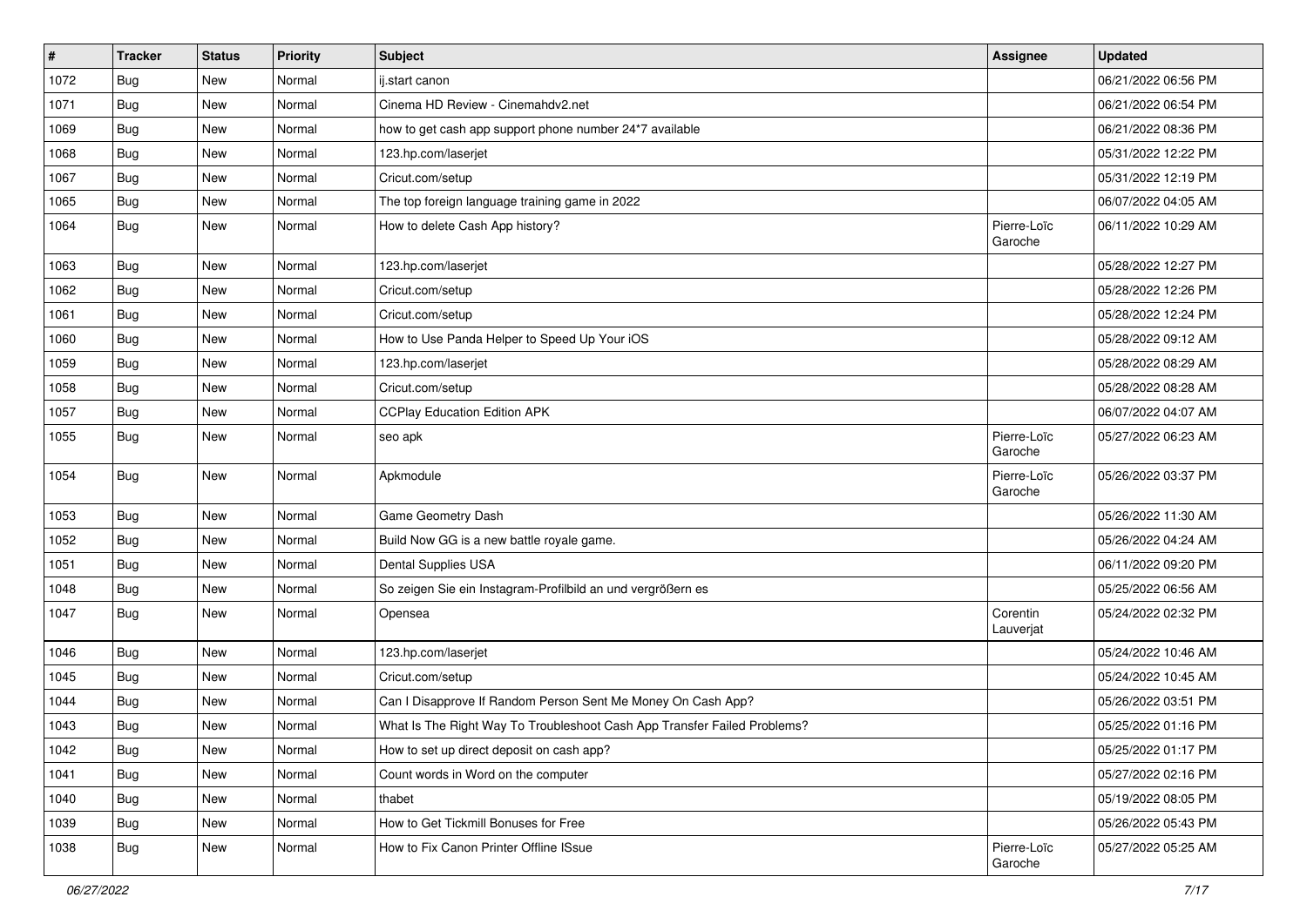| $\vert$ # | <b>Tracker</b> | <b>Status</b> | <b>Priority</b> | <b>Subject</b>                                                                | <b>Assignee</b>        | <b>Updated</b>      |
|-----------|----------------|---------------|-----------------|-------------------------------------------------------------------------------|------------------------|---------------------|
| 1036      | <b>Bug</b>     | New           | Normal          | <b>VPS Material</b>                                                           |                        | 05/18/2022 09:34 PM |
| 1035      | Bug            | New           | Normal          | how to relieve spam score                                                     | Pierre-Loïc<br>Garoche | 05/18/2022 11:39 AM |
| 1034      | <b>Bug</b>     | New           | Normal          | Download Teaching Feeling For Android                                         |                        | 05/20/2022 09:25 AM |
| 1033      | Bug            | New           | Normal          | The best slope 2 online games to play right now                               |                        | 05/17/2022 10:55 AM |
| 1032      | <b>Bug</b>     | New           | Normal          | How To Play The Wordle Game                                                   |                        | 05/17/2022 10:37 AM |
| 1031      | Bug            | New           | Normal          | <b>IAFT Traders Union</b>                                                     |                        | 05/16/2022 03:14 PM |
| 1030      | <b>Bug</b>     | New           | Normal          | <b>IAFT Traders Union</b>                                                     |                        | 05/16/2022 03:13 PM |
| 1029      | <b>Bug</b>     | New           | Normal          | 5 Reasons Why People Love Coloring Pages?                                     |                        | 05/16/2022 11:53 AM |
| 1028      | Bug            | <b>New</b>    | Normal          | The Best Free Online Game to Play with Friends                                |                        | 05/16/2022 05:00 AM |
| 1027      | Bug            | New           | Normal          | Word hurdle: Viral and Fun Online Game                                        |                        | 06/25/2022 06:13 PM |
| 1026      | <b>Bug</b>     | New           | Normal          | New Puzzle Game for All Age - Dordle                                          |                        | 06/25/2022 06:17 PM |
| 1025      | <b>Bug</b>     | New           | Normal          | how to change the logo in wordpress                                           |                        | 06/25/2022 06:20 PM |
| 1024      | <b>Bug</b>     | New           | Normal          | How to choose the right broker                                                |                        | 06/25/2022 06:23 PM |
| 1023      | <b>Bug</b>     | New           | Normal          | Questions That Are Typically Asked About Trap The Cat                         |                        | 05/14/2022 03:51 AM |
| 1022      | Bug            | New           | Normal          | 123.hp.com/laserjet                                                           |                        | 05/13/2022 01:25 PM |
| 1021      | Bug            | New           | Normal          | Cricut.com/setup                                                              |                        | 05/26/2022 12:21 AM |
| 1020      | Bug            | New           | Normal          | Cricut.com/setup                                                              |                        | 05/13/2022 11:14 AM |
| 1019      | <b>Bug</b>     | New           | Normal          | Cricut.com/setup                                                              |                        | 05/13/2022 11:13 AM |
| 1018      | Bug            | New           | Normal          | So erhalten Sie ein kostenloses Hörbuch                                       |                        | 06/27/2022 02:48 AM |
| 1016      | Bug            | New           | Normal          | Klondike Solitaire                                                            |                        | 05/12/2022 09:03 AM |
| 1015      | <b>Bug</b>     | New           | Normal          | Is it possible to send books for free?                                        |                        | 05/11/2022 04:05 PM |
| 1014      | Bug            | New           | Normal          | how to get chime routing and account number ? chime routing number florida    |                        | 05/11/2022 12:42 PM |
| 1013      | <b>Bug</b>     | New           | Normal          | ij.start canon                                                                |                        | 05/11/2022 11:31 AM |
| 1012      | <b>Bug</b>     | New           | Normal          | Cricut.com/setup                                                              |                        | 05/11/2022 11:30 AM |
| 1011      | <b>Bug</b>     | New           | Normal          | Summary of 10 best coloring apps on phones                                    |                        | 05/11/2022 10:58 AM |
| 1010      | <b>Bug</b>     | New           | Normal          | what are the requirements to borrow money from cash app ? cash app borrow app | Pierre-Loïc<br>Garoche | 05/11/2022 09:29 AM |
| 1009      | <b>Bug</b>     | New           | Normal          | How to change routing number on Cash App?                                     |                        | 05/11/2022 07:13 AM |
| 1008      | Bug            | New           | Normal          | Who was the first black woman to anchor a newscast?                           |                        | 05/10/2022 03:13 PM |
| 1007      | <b>Bug</b>     | New           | Normal          | "ij.start canon                                                               |                        | 05/18/2022 10:40 AM |
| 1006      | <b>Bug</b>     | New           | Normal          | Cricut.com/setup                                                              |                        | 05/10/2022 01:22 PM |
| 1005      | <b>Bug</b>     | New           | High            | Nursing Assignment Help in UK                                                 |                        | 05/13/2022 05:33 PM |
| 1004      | <b>Bug</b>     | New           | Normal          | you get to pinch and drag a man with a very flexible face                     |                        | 05/10/2022 10:59 AM |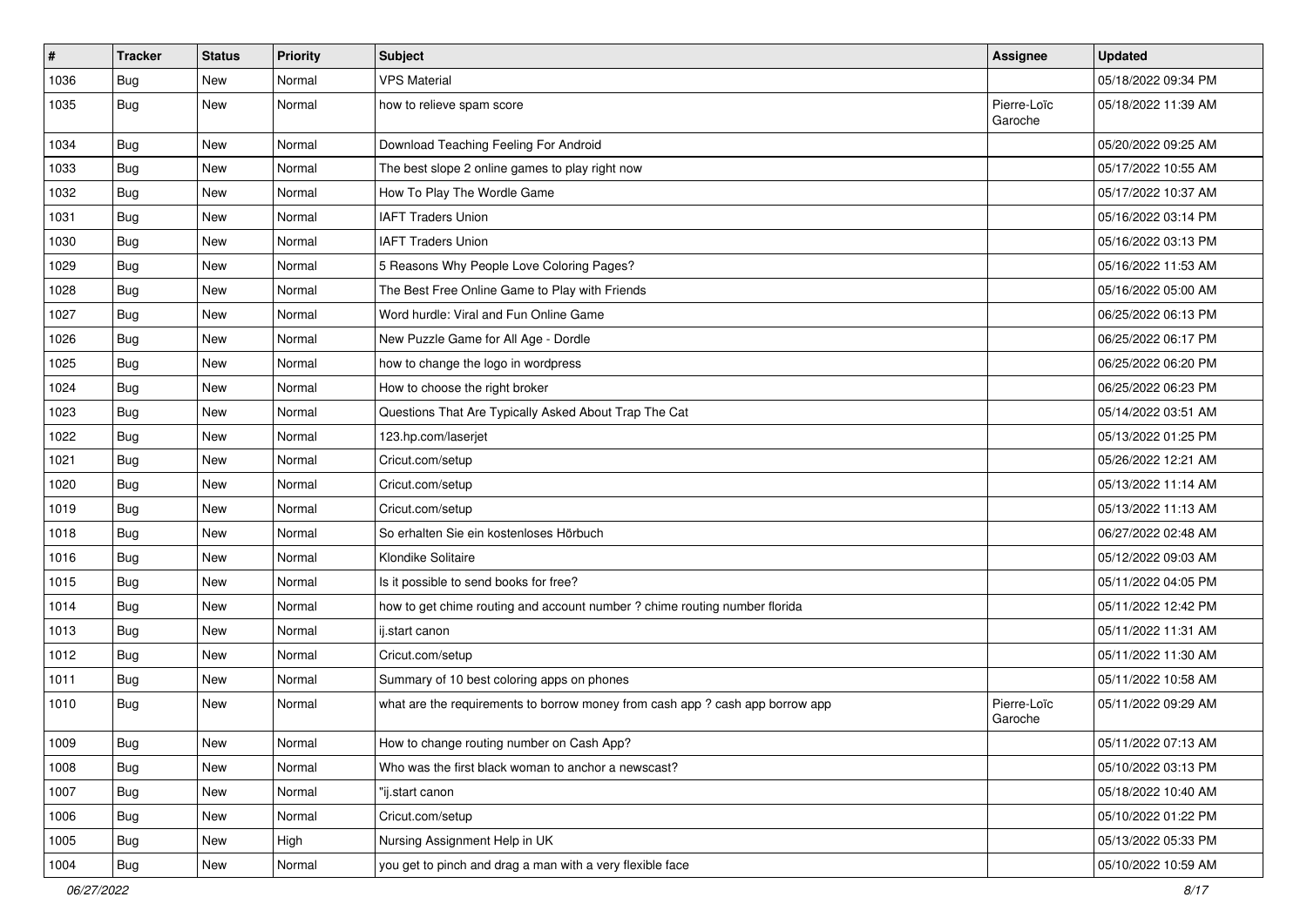| #    | <b>Tracker</b> | <b>Status</b> | <b>Priority</b> | Subject                                                           | Assignee               | <b>Updated</b>                       |
|------|----------------|---------------|-----------------|-------------------------------------------------------------------|------------------------|--------------------------------------|
| 1003 | <b>Bug</b>     | New           | Normal          | Drift F1 is a drifting car game inspired by F1's tracks.          | Pierre-Loïc<br>Garoche | 05/10/2022 10:52 AM                  |
| 1002 | <b>Bug</b>     | New           | Normal          | Chemistry Assignment Help                                         |                        | 06/04/2022 09:58 AM                  |
| 1001 | Bug            | New           | Normal          | Venmo Keep Saying Error?                                          |                        | 06/27/2022 02:20 AM                  |
| 1000 | <b>Bug</b>     | New           | Normal          | Super easy way to zoom photos and upload to Instagram             | Christophe<br>Garion   | 05/07/2022 11:06 AM                  |
| 999  | <b>Bug</b>     | New           | Normal          | Is there a way to find Google Feud answers?                       |                        | 05/07/2022 08:58 AM                  |
| 998  | <b>Bug</b>     | New           | Normal          | Is It Hard to Solve Wordle An                                     |                        | 06/27/2022 12:24 AM                  |
| 997  | <b>Bug</b>     | New           | Normal          | 123.hp.com/laserjet                                               |                        | 05/06/2022 05:33 AM                  |
| 996  | Bug            | <b>New</b>    | Normal          | Cricut.com/setup                                                  |                        | 05/06/2022 05:32 AM                  |
| 993  | <b>Bug</b>     | New           | Normal          | IO Games Free Online                                              |                        | 06/26/2022 09:41 AM                  |
| 992  | <b>Bug</b>     | New           | Normal          | So vergrößern Sie Ihr Instagram-Profilbild                        |                        | 06/26/2022 11:29 PM                  |
| 991  | Bug            | New           | Normal          | <b>MDMA MOLLY</b>                                                 |                        | 05/03/2022 12:03 AM                  |
| 990  | <b>Bug</b>     | New           | Normal          | Mushrooms                                                         |                        | 06/26/2022 05:41 AM                  |
| 989  | Bug            | New           | Normal          | Barewoods Wax Cigar                                               |                        | 06/26/2022 09:19 AM                  |
| 988  | <b>Bug</b>     | New           | Normal          | <b>Medicinal Mushrooms</b>                                        |                        | 05/06/2022 06:06 AM                  |
| 987  | <b>Bug</b>     | New           | Normal          | <b>Medicinal Mushrooms</b>                                        |                        | 05/02/2022 11:59 PM                  |
| 986  | <b>Bug</b>     | New           | Normal          | dbhdsvbhdf                                                        | Christophe<br>Garion   | 05/01/2022 09:10 AM                  |
| 985  | <b>Bug</b>     | <b>New</b>    | Normal          | Find out the vitality of Facebook Phone Number:                   |                        | 05/06/2022 06:34 AM                  |
| 984  | Bug            | New           | Normal          | How to disable, permanently delete Twitter account on phone, PC   |                        | 06/26/2022 08:28 AM                  |
| 983  | <b>Bug</b>     | New           | Normal          | Finding issue in tekken 3 game?                                   |                        | 05/28/2022 02:34 PM                  |
| 982  | Bug            | <b>New</b>    | Normal          | Five sites that let you download free scenarios for your iPhone   |                        | 05/07/2022 09:34 PM                  |
| 981  | <b>Bug</b>     | New           | Normal          | VidMate Mod APK                                                   |                        | 05/06/2022 09:22 AM                  |
| 980  | Bug            | New           | Normal          | Free Gas Cards for the Unemployed                                 |                        | 04/28/2022 06:25 AM                  |
| 979  | <b>Bug</b>     | New           | Normal          | Free Gas Cards for the Unemployed                                 |                        | 06/25/2022 09:02 PM                  |
| 978  | <b>Bug</b>     | New           | Normal          | Delamore Lodge is a place to stay.                                |                        | 04/27/2022 11:41 AM                  |
| 977  | <b>Bug</b>     | New           | Normal          | Fans of the Old Country will like this book.                      |                        | 06/26/2022 05:54 AM                  |
| 976  | Bug            | New           | Normal          | How to delete the cash app account history right now?             |                        | Hamza Bourbouh   04/27/2022 09:47 AM |
| 975  | Bug            | New           | Normal          | Payback 2 Mod APK                                                 |                        | 05/05/2022 10:56 AM                  |
| 974  | <b>Bug</b>     | <b>New</b>    | Normal          | Watch NCAA Football Live Streaming Free                           |                        | 06/26/2022 05:33 PM                  |
| 972  | <b>Bug</b>     | New           | Normal          | How To Borrow Money From The Cash App? Get To Know About The Same |                        | 04/25/2022 07:30 AM                  |
| 971  | <b>Bug</b>     | New           | Normal          | How Do I Check Balance On Cash App Card With Optimum Ease?        |                        | 04/23/2022 08:43 PM                  |
| 970  | <b>Bug</b>     | New           | Normal          | The Amount Of Time Does Cash App Direct Deposit Time Take?        |                        | 06/26/2022 07:32 PM                  |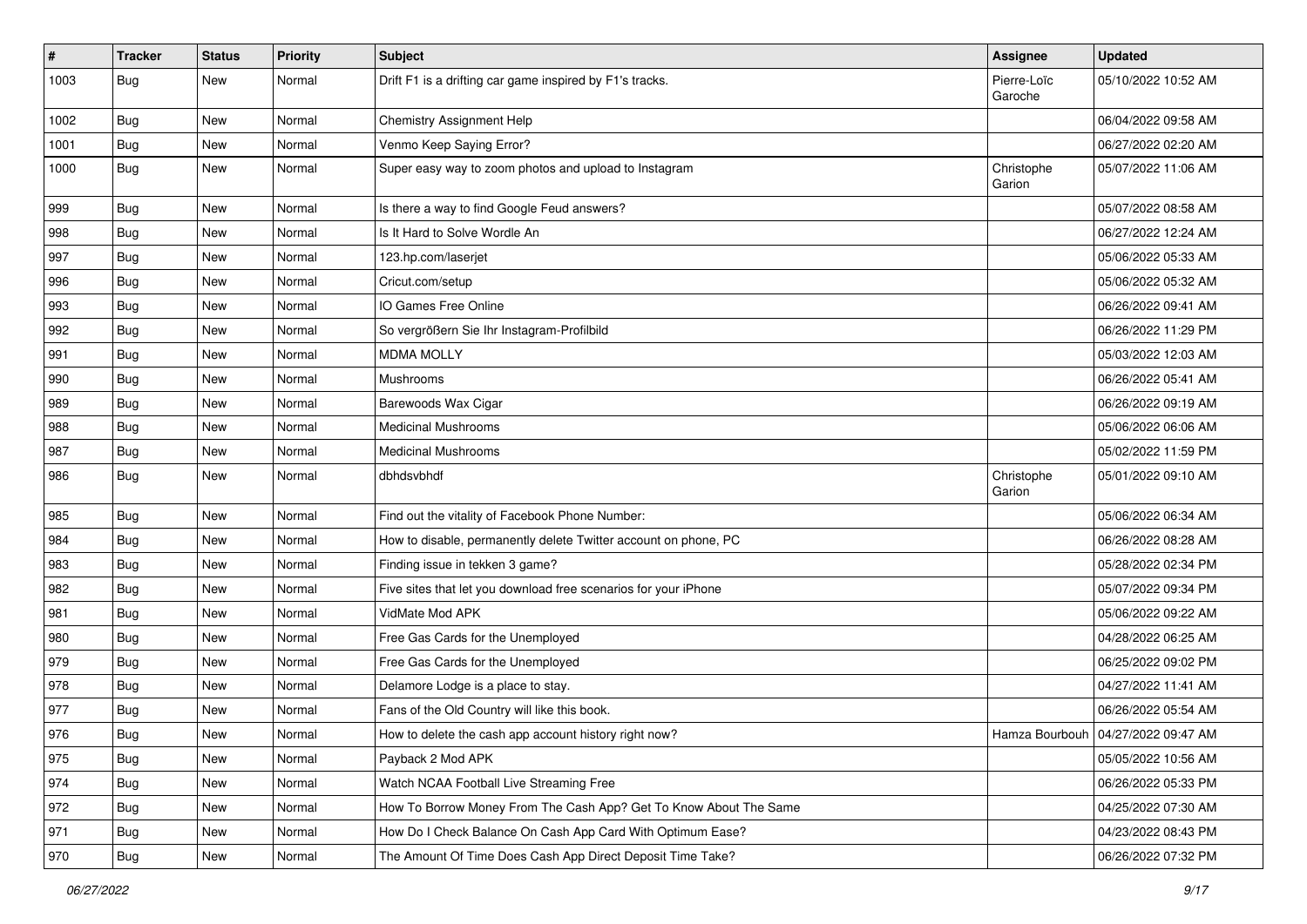| $\sharp$ | <b>Tracker</b> | <b>Status</b> | <b>Priority</b> | <b>Subject</b>                                                                         | <b>Assignee</b>        | <b>Updated</b>      |
|----------|----------------|---------------|-----------------|----------------------------------------------------------------------------------------|------------------------|---------------------|
| 969      | <b>Bug</b>     | New           | Normal          | Watch NCAA Football Live Match Free                                                    |                        | 04/23/2022 07:29 AM |
| 966      | Bug            | New           | Normal          | How to Download the Filmes                                                             |                        | 06/27/2022 03:25 AM |
| 965      | <b>Bug</b>     | New           | Normal          | Go with cash app customer service to know where I can load my cash app card            |                        | 04/22/2022 01:07 PM |
| 964      | <b>Bug</b>     | New           | Normal          | Can I Fix Cash App Transfer Failed Issues By Adding Sufficient Funds?                  |                        | 06/26/2022 07:21 AM |
| 962      | Bug            | <b>New</b>    | Normal          | Kostenlose Hörbücher                                                                   |                        | 06/26/2022 10:45 PM |
| 961      | <b>Bug</b>     | New           | Normal          | TeaTv is an Android                                                                    |                        | 06/26/2022 02:02 PM |
| 959      | Bug            | New           | Normal          | Get connected with cash app team-How to get money off cash app at walmart without card |                        | 04/20/2022 08:18 AM |
| 958      | <b>Bug</b>     | New           | Normal          | Avail Cash app support service to know Sutton bank cash app number                     |                        | 06/26/2022 08:46 AM |
| 957      | <b>Bug</b>     | New           | Normal          | From Where I Can Get Cheap Writing Services?                                           |                        | 04/20/2022 05:06 AM |
| 956      | Bug            | New           | Normal          | FNF Free Mods Online                                                                   |                        | 06/25/2022 09:59 PM |
| 955      | <b>Bug</b>     | New           | Normal          | How Long Does Verification Take On Cash App If You Apply For The Verification?         | Christophe<br>Garion   | 06/25/2022 10:50 PM |
| 954      | Bug            | <b>New</b>    | Normal          | AZ Screen Recorder Mod                                                                 |                        | 06/25/2022 11:24 PM |
| 953      | <b>Bug</b>     | New           | Normal          | Manga Dogs - Read Your Favorite Comics on Your Smartphone                              |                        | 04/20/2022 05:25 AM |
| 952      | <b>Bug</b>     | New           | Normal          | Canon IJ Network Tool                                                                  |                        | 06/26/2022 10:35 AM |
| 951      | <b>Bug</b>     | New           | Normal          | Canon.com/ijsetup                                                                      |                        | 04/20/2022 10:18 AM |
| 950      | Bug            | <b>New</b>    | Normal          | ij.start canon                                                                         |                        | 06/26/2022 04:35 AM |
| 949      | Bug            | <b>New</b>    | Normal          | <b>Educational Games</b>                                                               |                        | 06/15/2022 09:11 PM |
| 948      | <b>Bug</b>     | New           | Normal          | Canon IJ Network Tool                                                                  |                        | 04/20/2022 11:53 AM |
| 947      | Bug            | New           | Normal          | is Disney Now and Disney Plus different?                                               |                        | 04/14/2022 09:53 AM |
| 946      | Bug            | <b>New</b>    | Normal          | What is Plex and Is Plex Legal?                                                        |                        | 06/26/2022 05:23 AM |
| 945      | <b>Bug</b>     | New           | Normal          | TikTok 18 Mod Apk For Your Android                                                     |                        | 04/13/2022 09:32 AM |
| 943      | <b>Bug</b>     | New           | Normal          | ij.start canon                                                                         |                        | 04/13/2022 08:52 AM |
| 942      | <b>Bug</b>     | New           | Normal          | Canon IJ Network Tool                                                                  |                        | 04/13/2022 08:45 AM |
| 941      | <b>Bug</b>     | New           | Normal          | is Disney Now and Disney Plus different?                                               |                        | 06/26/2022 12:10 PM |
| 940      | <b>Bug</b>     | <b>New</b>    | Normal          | What is Plex and Is Plex Legal?                                                        |                        | 06/26/2022 04:50 PM |
| 939      | <b>Bug</b>     | New           | Normal          | Ability to change sound notifications                                                  | Christophe<br>Garion   | 06/26/2022 07:37 PM |
| 938      | <b>Bug</b>     | New           | Normal          | Would you like to have your own ringtone                                               | Christophe<br>Garion   | 06/26/2022 09:54 PM |
| 936      | <b>Bug</b>     | New           | Normal          | Avantages de l'extension AliTools pour faire du shopping sur Aliexpress                | Pierre-Loïc<br>Garoche | 04/12/2022 11:35 AM |
| 935      | <b>Bug</b>     | New           | Normal          | MovieBox Pro Apk - Watch Movies and TV Shows on Your Android Phone                     |                        | 06/26/2022 04:11 AM |
| 934      | Bug            | New           | Normal          | MovieBox Pro Apk - Watch Movies and TV Shows on Your Android Phone                     |                        | 05/10/2022 11:01 AM |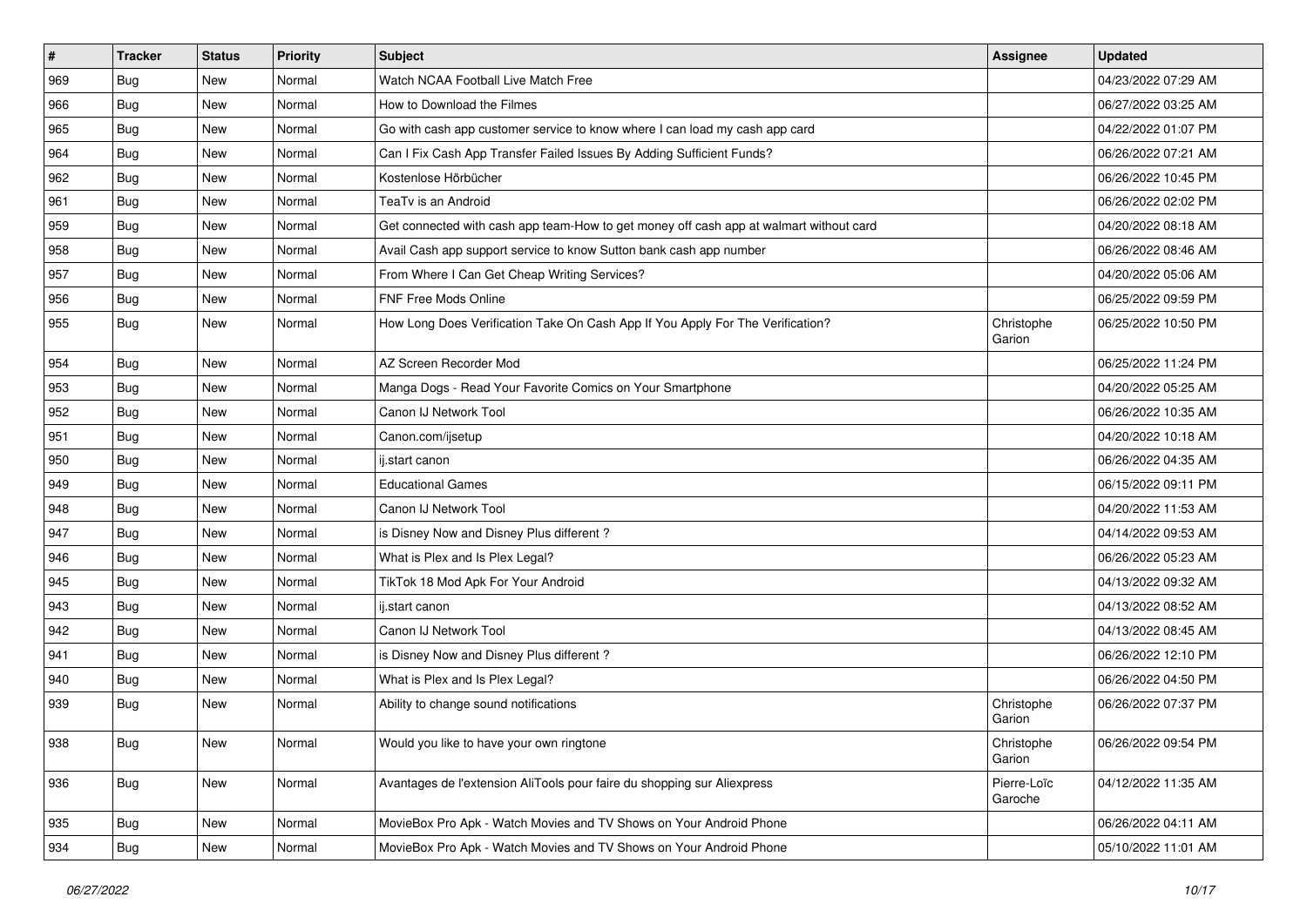| #   | <b>Tracker</b> | <b>Status</b> | <b>Priority</b> | <b>Subject</b>                                                                   | Assignee        | <b>Updated</b>      |
|-----|----------------|---------------|-----------------|----------------------------------------------------------------------------------|-----------------|---------------------|
| 933 | <b>Bug</b>     | New           | Normal          | How Can I Watch Movies on My Mobile Phone                                        |                 | 06/24/2022 12:55 AM |
| 932 | <b>Bug</b>     | <b>New</b>    | Normal          | The best epic, long-playing PC games will consume days of your life.             |                 | 05/15/2022 07:44 PM |
| 930 | Bug            | New           | Normal          | The best free games online                                                       |                 | 04/12/2022 09:05 AM |
| 929 | <b>Bug</b>     | New           | Normal          | Canon IJ Network Tool                                                            |                 | 04/12/2022 08:32 AM |
| 928 | <b>Bug</b>     | <b>New</b>    | Normal          | How Does Sutton Bank Cash App Customer Service Help In Answering Your Questions? |                 | 04/12/2022 11:36 AM |
| 926 | <b>Bug</b>     | New           | Normal          | tavor 7                                                                          |                 | 06/22/2022 05:08 PM |
| 925 | Bug            | New           | Normal          | tavor 7                                                                          |                 | 06/15/2022 03:45 AM |
| 924 | <b>Bug</b>     | New           | Normal          | buy tec 9                                                                        |                 | 04/11/2022 02:54 PM |
| 923 | <b>Bug</b>     | New           | Normal          | frenchies for sale                                                               |                 | 04/11/2022 02:35 PM |
| 922 | Bug            | New           | Normal          | Why Is The Need For Assignment Writing Services?                                 |                 | 06/26/2022 12:42 PM |
| 921 | <b>Bug</b>     | New           | Normal          | Canon IJ Network Tool                                                            |                 | 04/11/2022 09:00 AM |
| 920 | <b>Bug</b>     | New           | Normal          | Where I Can Get Essay Writing Services?                                          |                 | 04/11/2022 08:35 AM |
| 918 | Bug            | <b>New</b>    | Normal          | Antivirus for IOS                                                                |                 | 06/16/2022 10:36 PM |
| 917 | <b>Bug</b>     | <b>New</b>    | Normal          | Random Person Sent Me Money on Cash App-find solution?                           |                 | 04/09/2022 12:32 PM |
| 916 | <b>Bug</b>     | <b>New</b>    | Normal          | How long does it take to write a book?                                           |                 | 04/07/2022 12:15 PM |
| 915 | Bug            | New           | Normal          | Finance dissertation writing                                                     |                 | 04/07/2022 09:22 AM |
| 914 | <b>Bug</b>     | New           | Normal          | Wordle: how to play fashion games for free?                                      |                 | 04/07/2022 08:30 AM |
| 913 | Bug            | <b>New</b>    | Normal          | Canon IJ Network Tool                                                            |                 | 04/07/2022 06:21 AM |
| 912 | <b>Bug</b>     | New           | Normal          | <b>Cuphead Mobile Game Review</b>                                                |                 | 06/09/2022 10:14 AM |
| 911 | <b>Bug</b>     | New           | Normal          | Aluminum Windows & Doors                                                         |                 | 04/06/2022 08:10 PM |
| 910 | <b>Bug</b>     | New           | Normal          | Each content looks unisize or not formated                                       |                 | 04/06/2022 11:21 AM |
| 909 | <b>Bug</b>     | New           | Normal          | Toca Life World APK                                                              |                 | 04/06/2022 04:52 AM |
| 908 | Bug            | <b>New</b>    | Normal          | Toca Life World APK                                                              |                 | 04/06/2022 03:18 AM |
| 907 | <b>Bug</b>     | New           | Normal          | Canon IJ Network Tool                                                            |                 | 04/04/2022 10:43 AM |
| 906 | Bug            | New           | Normal          | How To Change Cash App From Business To Personal Account For Any Reasons?        |                 | 04/04/2022 09:57 AM |
| 905 | Bug            | New           | Normal          | MINI MILITIA MOD APK                                                             |                 | 05/19/2022 01:54 PM |
| 898 | <b>Bug</b>     | New           | Normal          | Shadow Fight 2 Mod APK                                                           |                 | 04/02/2022 09:17 AM |
| 897 | <b>Bug</b>     | New           | Normal          | Slot Pulsa Pragmatic Play                                                        | Xavier Thirioux | 04/01/2022 12:08 PM |
| 895 | Bug            | New           | Normal          | Cash App Scams                                                                   |                 | 06/18/2022 02:36 PM |
| 893 | <b>Bug</b>     | New           | Normal          | klingeltone                                                                      |                 | 04/13/2022 11:06 AM |
| 892 | Bug            | New           | Normal          | Good game                                                                        |                 | 04/01/2022 09:15 AM |
| 891 | Bug            | New           | Normal          | The most interesting game today, have you tried it?                              |                 | 04/01/2022 09:17 AM |
| 889 | <b>Bug</b>     | New           | Normal          | What is Plex and how it's work?                                                  |                 | 04/01/2022 09:14 AM |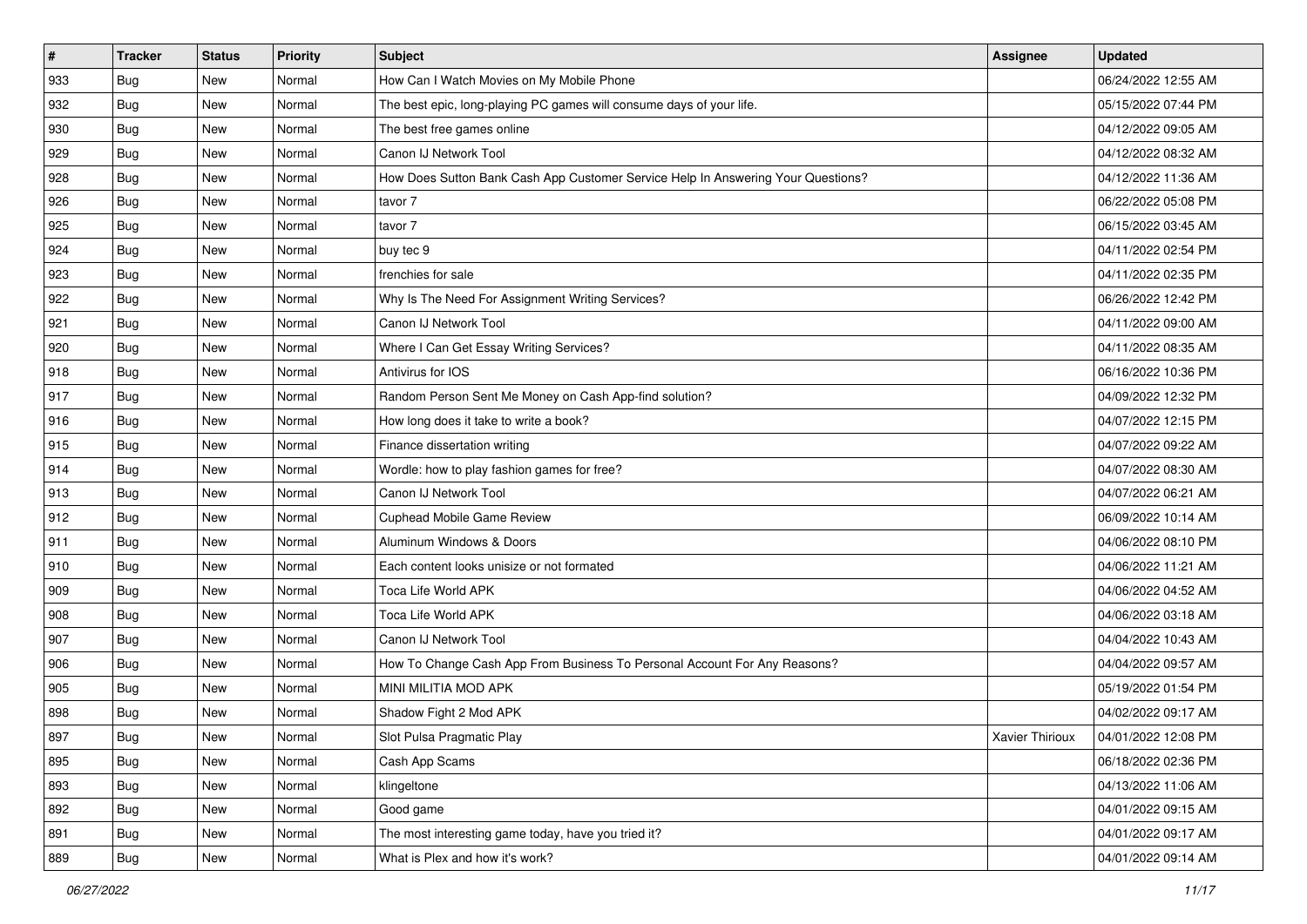| $\vert$ # | <b>Tracker</b> | <b>Status</b> | <b>Priority</b> | <b>Subject</b>                                                              | Assignee               | <b>Updated</b>      |
|-----------|----------------|---------------|-----------------|-----------------------------------------------------------------------------|------------------------|---------------------|
| 888       | <b>Bug</b>     | New           | Normal          | Is the Fox News Channel on Roku free?                                       |                        | 04/25/2022 08:04 AM |
| 887       | <b>Bug</b>     | <b>New</b>    | Normal          | What is Plex and how it's work?                                             |                        | 04/01/2022 09:16 AM |
| 886       | Bug            | New           | Normal          | Is the Fox News Channel on Roku free?                                       |                        | 04/01/2022 09:16 AM |
| 885       | <b>Bug</b>     | New           | Normal          | How to Install the Tele Latino App For Android                              |                        | 03/28/2022 04:10 AM |
| 884       | <b>Bug</b>     | <b>New</b>    | Normal          | Why do Subway Surfers popular                                               |                        | 04/01/2022 09:16 AM |
| 883       | Bug            | New           | Normal          | Langweilen Sie sich jemals bei der gleichen alten Schriftart auf Instagram? |                        | 04/01/2022 09:16 AM |
| 882       | Bug            | New           | Normal          | How to change bank account on cash app?                                     |                        | 04/01/2022 09:16 AM |
| 880       | <b>Bug</b>     | New           | Normal          | Why do Subway Surfers popular                                               |                        | 04/01/2022 09:16 AM |
| 878       | <b>Bug</b>     | <b>New</b>    | Normal          | Wie ist instazoom hilfreich beim Herunterladen von Instagram-Profilbildern  |                        | 04/08/2022 09:28 PM |
| 876       | Bug            | <b>New</b>    | Normal          | Download Full-Size Profile Pictures of Your Favorite Users With InstaDP     |                        | 04/01/2022 09:12 AM |
| 875       | <b>Bug</b>     | New           | Normal          | Red ball game                                                               |                        | 04/01/2022 09:15 AM |
| 874       | <b>Bug</b>     | New           | Normal          | Cómo descargar Minecraft Apk                                                |                        | 06/26/2022 08:01 AM |
| 873       | Bug            | <b>New</b>    | Normal          | Klingeltöne mp3                                                             |                        | 04/13/2022 11:03 AM |
| 872       | <b>Bug</b>     | <b>New</b>    | Normal          | Poppy Playtime Horror Game Free                                             |                        | 04/01/2022 09:11 AM |
| 870       | <b>Bug</b>     | <b>New</b>    | Normal          | Mahjong Solitaire                                                           |                        | 04/01/2022 09:12 AM |
| 869       | Bug            | New           | Normal          | Sonnerie Post Malone 2022                                                   |                        | 04/13/2022 11:05 AM |
| 867       | <b>Bug</b>     | New           | Low             | cheap Yeezys                                                                | Pierre-Loïc<br>Garoche | 04/01/2022 09:12 AM |
| 865       | <b>Bug</b>     | <b>New</b>    | Normal          | Canon IJ Printer Utility                                                    |                        | 05/18/2022 07:24 PM |
| 864       | Bug            | New           | Normal          | Canon IJ Network Tool                                                       |                        | 04/01/2022 09:14 AM |
| 863       | Bug            | New           | Normal          | Canon IJ Network Tool                                                       |                        | 04/01/2022 09:12 AM |
| 862       | <b>Bug</b>     | <b>New</b>    | Normal          | none                                                                        |                        | 04/01/2022 09:11 AM |
| 860       | <b>Bug</b>     | New           | Normal          | pokemon guide                                                               | Pierre-Loïc<br>Garoche | 06/18/2022 08:18 PM |
| 859       | <b>Bug</b>     | New           | Normal          | Canon IJ Network Tool                                                       |                        | 04/01/2022 09:13 AM |
| 858       | <b>Bug</b>     | <b>New</b>    | Normal          | opourid                                                                     | Christophe<br>Garion   | 04/01/2022 09:13 AM |
| 857       | <b>Bug</b>     | New           | Normal          | Welcome to the world of classic retro games                                 |                        | 04/01/2022 09:13 AM |
| 856       | Bug            | New           | Normal          | Online Classes Assistance Help For Student                                  |                        | 04/01/2022 09:13 AM |
| 855       | <b>Bug</b>     | New           | Normal          | Online Classes Assistance Help For Student                                  |                        | 04/01/2022 09:13 AM |
| 854       | <b>Bug</b>     | <b>New</b>    | Normal          | How To Resolve Password Problems Through Facebook Customer Service?         |                        | 04/09/2022 06:11 PM |
| 853       | <b>Bug</b>     | New           | Normal          | what is dr laser                                                            |                        | 04/01/2022 09:13 AM |
| 852       | <b>Bug</b>     | New           | Normal          | How to cancel your French Bee flight within 24 hours?                       |                        | 04/01/2022 09:13 AM |
| 851       | <b>Bug</b>     | New           | Normal          | Laden Sie den kostenlosen MP3-Klingelton für Ihr Mobiltelefon herunter      |                        | 04/01/2022 09:14 AM |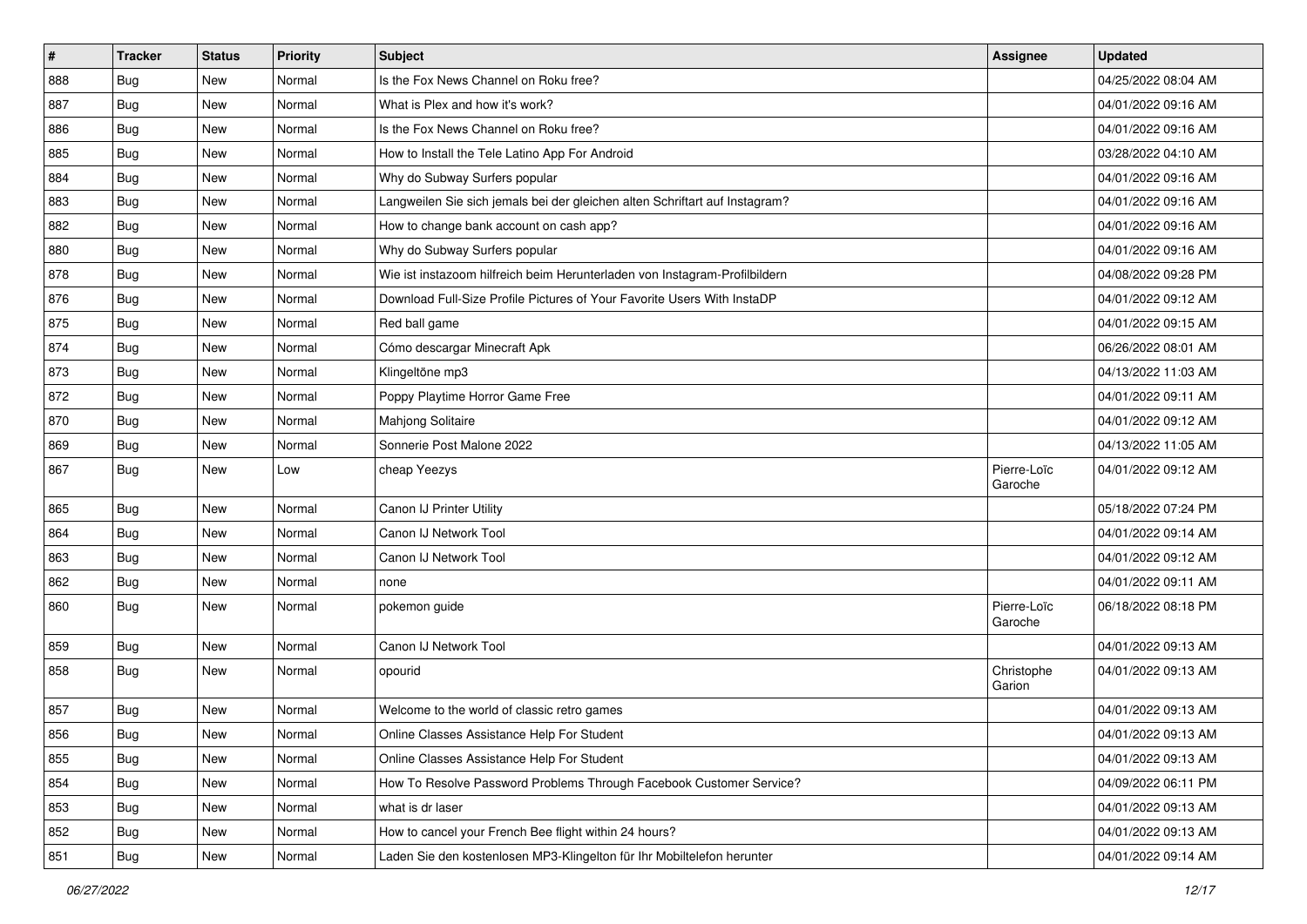| $\vert$ # | <b>Tracker</b> | <b>Status</b> | <b>Priority</b> | <b>Subject</b>                                                                   | Assignee               | <b>Updated</b>      |
|-----------|----------------|---------------|-----------------|----------------------------------------------------------------------------------|------------------------|---------------------|
| 850       | Bug            | <b>New</b>    | Normal          | Puppy Playtime APK Android                                                       |                        | 04/01/2022 09:14 AM |
| 849       | <b>Bug</b>     | <b>New</b>    | Normal          | FutEmax App Apk - Watch Soccer, Fantasy Football, And More On Your Mobile Device |                        | 04/01/2022 09:04 AM |
| 844       | Bug            | New           | Normal          | To know Chime Routing Number call on the helpline number                         |                        | 04/01/2022 08:58 AM |
| 843       | <b>Bug</b>     | New           | Normal          | Canon IJ Network Tool                                                            |                        | 04/01/2022 08:58 AM |
| 842       | Bug            | New           | Normal          | Join the fun game                                                                |                        | 04/01/2022 08:58 AM |
| 841       | Bug            | New           | Normal          | How do I activate FOX NOW?                                                       |                        | 04/01/2022 08:58 AM |
| 840       | Bug            | New           | Normal          | Is Tubi really free and legal?                                                   |                        | 04/01/2022 08:58 AM |
| 839       | Bug            | <b>New</b>    | Normal          | How do I activate FOX NOW?                                                       |                        | 04/01/2022 08:58 AM |
| 838       | Bug            | New           | Normal          | Celebrity Hunter Mod apk - Como instalá-lo                                       |                        | 04/01/2022 08:58 AM |
| 837       | Bug            | New           | Normal          | To Create An Instagram Story                                                     | Pierre-Loïc<br>Garoche | 04/01/2022 08:58 AM |
| 836       | Bug            | New           | Normal          | What Is The Required Amount To Pay As Cash App Clearance Fee?                    |                        | 04/01/2022 09:00 AM |
| 835       | <b>Bug</b>     | New           | Normal          | Build your strong army with Taming io                                            |                        | 04/01/2022 08:59 AM |
| 834       | <b>Bug</b>     | New           | Normal          | Grasp the secret to relieve stress and fatigue                                   |                        | 04/01/2022 08:57 AM |
| 833       | <b>Bug</b>     | <b>New</b>    | Normal          | Does Direct Deposit Hit Chime- seek Chime Customer Service                       |                        | 04/01/2022 08:59 AM |
| 832       | Bug            | <b>New</b>    | Normal          | Choque Royale Mod Apk                                                            |                        | 04/01/2022 08:59 AM |
| 831       | <b>Bug</b>     | <b>New</b>    | Normal          | Build and shoot                                                                  |                        | 05/29/2022 04:47 PM |
| 830       | Bug            | New           | Normal          | Poppy Playtime APK                                                               |                        | 04/01/2022 08:59 AM |
| 829       | <b>Bug</b>     | <b>New</b>    | Normal          | Write My Dissertation For Me UK                                                  | Pierre-Loïc<br>Garoche | 06/26/2022 04:13 AM |
| 828       | <b>Bug</b>     | <b>New</b>    | Normal          | Nursery management                                                               |                        | 06/13/2022 08:55 AM |
| 827       | Bug            | <b>New</b>    | Normal          | Come To Know The Required Steps To Unlock Cash App Account                       |                        | 04/01/2022 08:59 AM |
| 826       | <b>Bug</b>     | <b>New</b>    | Normal          | How to Dowload MXL TV Premium                                                    |                        | 05/26/2022 03:34 PM |
| 825       | Bug            | New           | Normal          | Lucky Patcher Download                                                           |                        | 06/26/2022 06:09 PM |
| 822       | <b>Bug</b>     | New           | Normal          | Dowload Your Boyfriend Game                                                      |                        | 06/26/2022 02:21 PM |
| 821       | Bug            | New           | Normal          | Nicoo - A Review of the Popular Battle Royale Game                               |                        | 04/01/2022 08:56 AM |
| 820       | <b>Bug</b>     | New           | Normal          | Metal Slug Apk para Android                                                      |                        | 06/26/2022 07:14 PM |
| 819       | Bug            | New           | Normal          | Metal Slug Apk para Android                                                      |                        | 04/01/2022 08:59 AM |
| 818       | Bug            | New           | Normal          | Have you ever played a basketball game?                                          | Corentin<br>Lauverjat  | 04/01/2022 08:55 AM |
| 817       | Bug            | New           | Normal          | Pacman 30th Anniversary                                                          |                        | 06/26/2022 04:13 PM |
| 816       | Bug            | New           | Normal          | Play Scribble io fun with everyone                                               |                        | 06/23/2022 10:52 AM |
| 815       | <b>Bug</b>     | New           | Normal          | how do i call cash app customer service                                          | <b>Xavier Thirioux</b> | 06/26/2022 10:54 PM |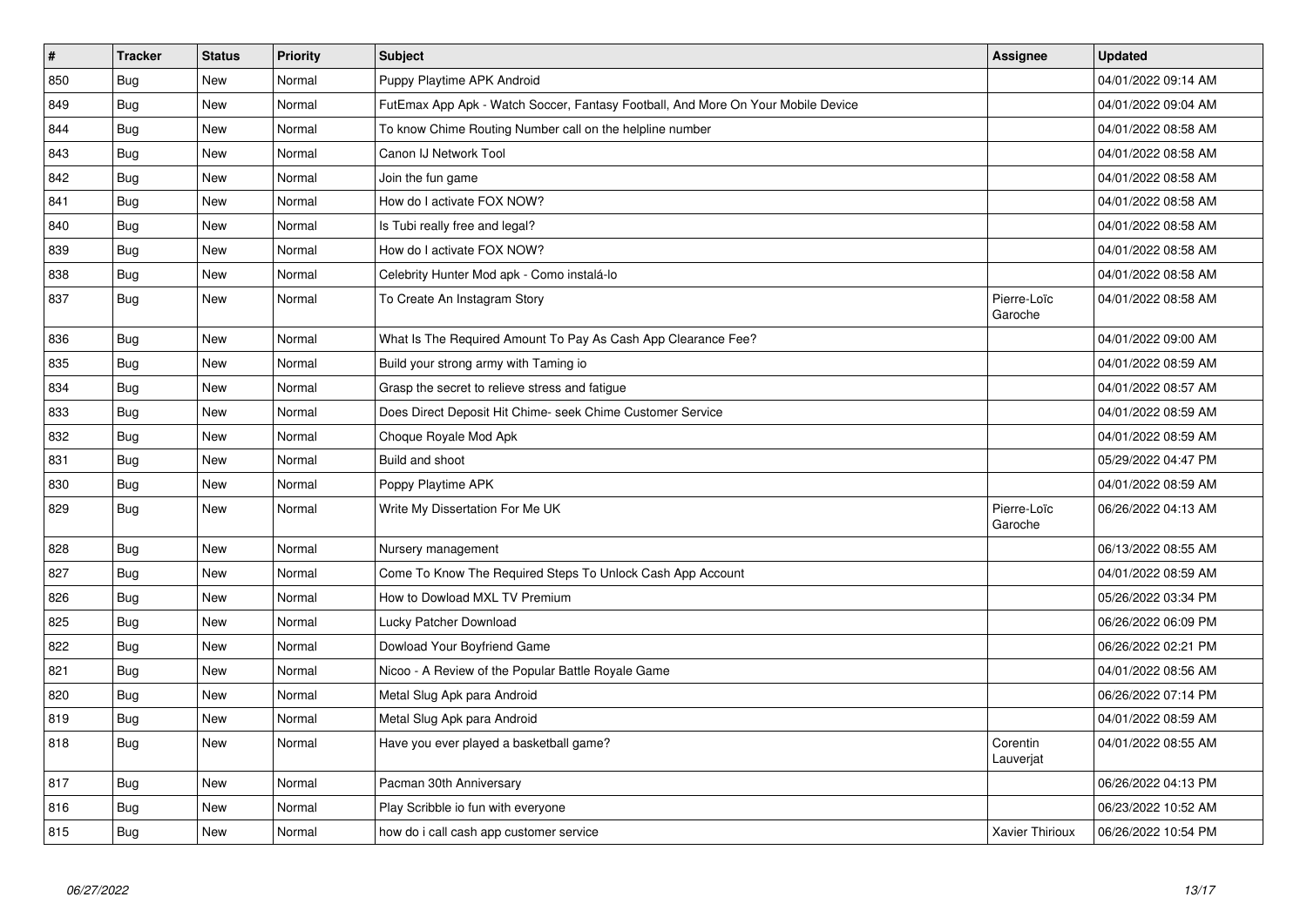| $\pmb{\#}$ | <b>Tracker</b> | <b>Status</b> | <b>Priority</b> | Subject                                                                       | <b>Assignee</b>        | <b>Updated</b>      |
|------------|----------------|---------------|-----------------|-------------------------------------------------------------------------------|------------------------|---------------------|
| 814        | <b>Bug</b>     | New           | Normal          | Stage Fright Cure                                                             | Pierre-Loïc<br>Garoche | 06/26/2022 07:04 AM |
| 811        | Bug            | New           | Normal          | Canon IJ Network Tool                                                         |                        | 06/26/2022 12:58 PM |
| 809        | Bug            | New           | Normal          | Smash Karts - immerse yourself in the exciting race                           |                        | 06/26/2022 04:49 PM |
| 808        | Bug            | <b>New</b>    | Normal          | Sinnvolle Guten-Morgen-Grüße                                                  |                        | 06/25/2022 12:09 PM |
| 807        | Bug            | New           | Normal          | 1v1Battle is a strategic action 'Build and shoot' game                        |                        | 04/01/2022 08:56 AM |
| 805        | Bug            | New           | Normal          | Ketamine Online Store                                                         | Christophe<br>Garion   | 06/25/2022 11:28 AM |
| 804        | Bug            | New           | Normal          | Review                                                                        |                        | 06/25/2022 05:07 PM |
| 802        | Bug            | New           | Normal          | Who Is an ETL Engineer                                                        |                        | 06/26/2022 05:48 PM |
| 801        | Bug            | New           | Normal          | Who Is an ETL Engineer                                                        |                        | 06/26/2022 04:29 PM |
| 800        | Bug            | New           | Normal          | Who Is an ETL Engineer                                                        |                        | 06/25/2022 10:31 PM |
| 799        | Bug            | New           | Normal          | Who Is an ETL Engineer                                                        |                        | 06/26/2022 09:27 AM |
| 798        | Bug            | New           | Normal          | Who Is an ETL Engineer                                                        |                        | 06/26/2022 01:07 PM |
| 797        | <b>Bug</b>     | New           | Normal          | Psychedelic                                                                   | Christophe<br>Garion   | 06/26/2022 03:26 PM |
| 796        | Bug            | New           | Normal          | How Does Cash App ++ actually work and What is the process of it              |                        | 06/22/2022 07:03 AM |
| 795        | Bug            | <b>New</b>    | Normal          | Drift Boss - Exciting Race                                                    |                        | 06/26/2022 06:32 PM |
| 792        | <b>Bug</b>     | New           | Normal          | What is Google Camera Mod?                                                    |                        | 04/01/2022 08:59 AM |
| 791        | Bug            | New           | Normal          | Samsnung TV Plus is not working                                               |                        | 04/01/2022 09:03 AM |
| 790        | Bug            | New           | Normal          | My app                                                                        |                        | 04/01/2022 09:03 AM |
| 789        | <b>Bug</b>     | New           | Normal          | Full version                                                                  |                        | 06/27/2022 02:01 AM |
| 788        | Bug            | New           | Normal          | Intro Maker Mod APK                                                           |                        | 06/26/2022 11:01 AM |
| 787        | <b>Bug</b>     | New           | Normal          | Assured Assignment Help                                                       |                        | 06/26/2022 06:14 PM |
| 786        | <b>Bug</b>     | New           | Normal          | Best Assignment Help in Australia & UK                                        |                        | 06/21/2022 09:28 PM |
| 785        | <b>Bug</b>     | <b>New</b>    | Normal          | How To Get Money Off Cash App Without Card Or With A Card?                    |                        | 06/26/2022 06:26 PM |
| 784        | Bug            | New           | Normal          | How To Add Money On Cash App Card And Check The Funds?                        |                        | 06/26/2022 01:43 PM |
| 783        | <b>Bug</b>     | New           | Normal          | How Do I Determine The Reasons And Solutions To Fix Cash App Transfer Failed? |                        | 06/26/2022 12:30 PM |
| 782        | Bug            | New           | Normal          | Comment faire une sonnerie téléphonique                                       |                        | 06/24/2022 01:32 PM |
| 781        | Bug            | New           | Normal          | Free Whatsapp Group to Join                                                   |                        | 06/25/2022 01:25 AM |
| 780        | <b>Bug</b>     | New           | Normal          | <b>Best Whatsapp Modified APKs</b>                                            | Pierre-Loïc<br>Garoche | 06/27/2022 12:31 AM |
| 777        | Bug            | New           | Normal          | Obtain driving instructions using Google Maps.                                |                        | 06/26/2022 11:30 AM |
| 776        | <b>Bug</b>     | New           | Normal          | Wibargain                                                                     |                        | 06/17/2022 08:52 PM |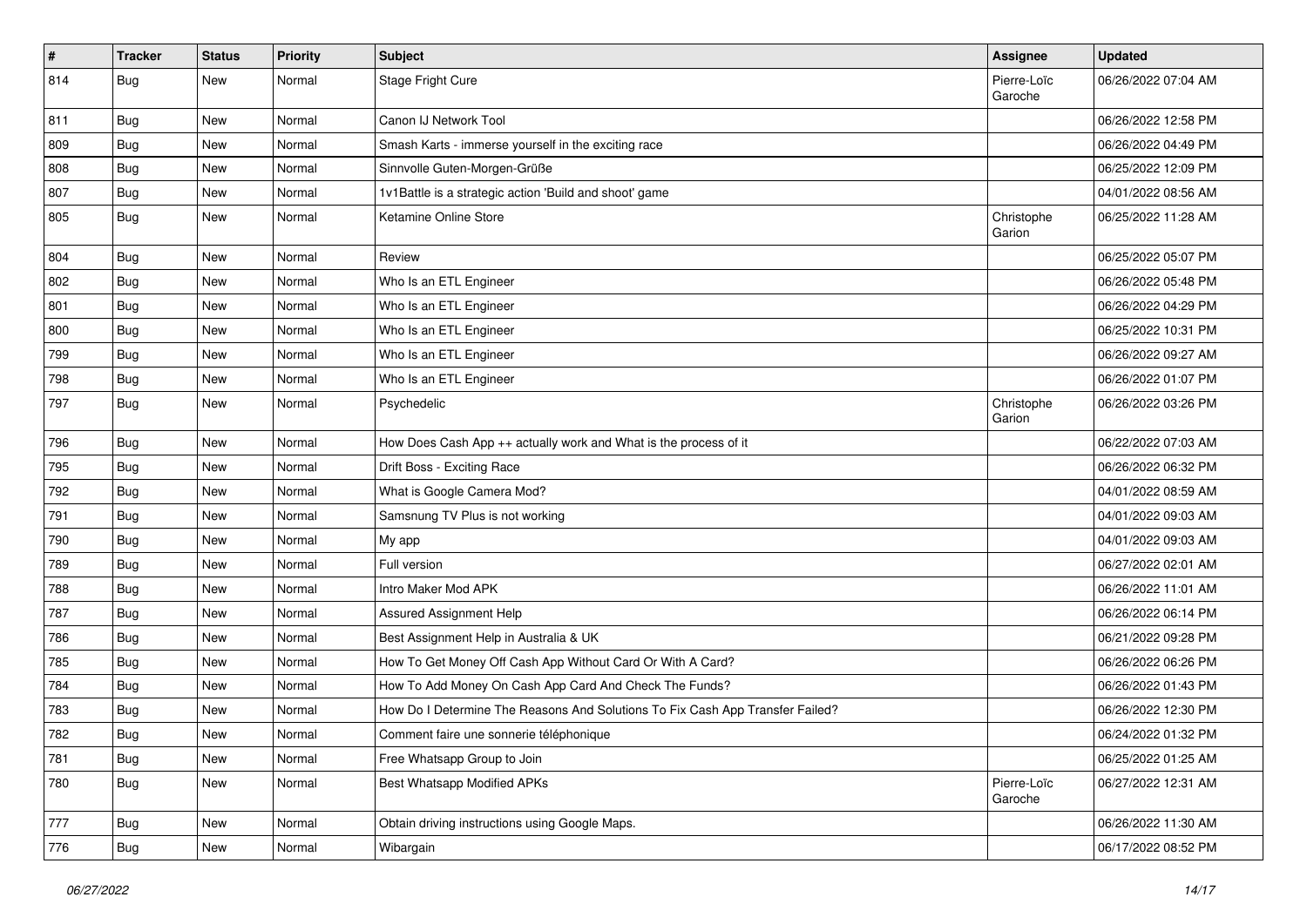| $\pmb{\#}$ | <b>Tracker</b> | <b>Status</b> | <b>Priority</b> | <b>Subject</b>                                                                                      | <b>Assignee</b>        | <b>Updated</b>      |
|------------|----------------|---------------|-----------------|-----------------------------------------------------------------------------------------------------|------------------------|---------------------|
| 775        | <b>Bug</b>     | New           | Normal          | cash app                                                                                            |                        | 02/14/2022 08:20 AM |
| 774        | <b>Bug</b>     | New           | Normal          | Follow proper initiatives                                                                           |                        | 06/26/2022 10:40 PM |
| 773        | <b>Bug</b>     | New           | Normal          | Spades - Play online free                                                                           |                        | 06/26/2022 07:18 PM |
| 772        | <b>Bug</b>     | New           | Normal          | united airlines baggage policy                                                                      |                        | 06/26/2022 05:25 AM |
| 771        | <b>Bug</b>     | <b>New</b>    | Normal          | united airlines baggage policy                                                                      |                        | 06/26/2022 07:19 AM |
| 770        | Bug            | New           | Normal          | Canon IJ Network Tool                                                                               |                        | 06/26/2022 09:12 AM |
| 769        | Bug            | New           | Normal          | check my cash app                                                                                   |                        | 06/26/2022 08:33 PM |
| 768        | <b>Bug</b>     | New           | Normal          | Where can you buy best jackets online?                                                              |                        | 06/26/2022 01:50 PM |
| 767        | Bug            | New           | Normal          | apkmod                                                                                              |                        | 06/26/2022 07:59 AM |
| 766        | Bug            | New           | Normal          | Pobreflix Mod APK Review                                                                            |                        | 06/23/2022 01:39 AM |
| 765        | <b>Bug</b>     | New           | Normal          | Follow proper initiatives to check my cash app                                                      |                        | 06/25/2022 10:08 AM |
| 764        | Bug            | New           | Normal          | What is available to see what I can watch HBO Max?                                                  |                        | 06/26/2022 08:52 PM |
| 763        | Bug            | New           | High            | How to Make a Ringtone on Your iPhone                                                               |                        | 06/25/2022 10:31 PM |
| 762        | <b>Bug</b>     | New           | Normal          | How To Add Money To A Cash App Card If Struggling With Low Amount?                                  |                        | 06/24/2022 07:48 AM |
| 761        | <b>Bug</b>     | New           | Normal          | What is it about basketball that makes it so popular in the United States?                          | Corentin<br>Lauverjat  | 06/24/2022 03:48 AM |
| 760        | Bug            | New           | Normal          | apkmod                                                                                              |                        | 05/20/2022 05:32 AM |
| 759        | <b>Bug</b>     | <b>New</b>    | Normal          | Canon IJ Network Tool                                                                               | Pierre-Loïc<br>Garoche | 06/26/2022 01:17 PM |
| 758        | Bug            | New           | Normal          | How Do I Study Consistently For Hours?                                                              |                        | 06/27/2022 12:49 AM |
| 757        | <b>Bug</b>     | <b>New</b>    | Normal          | Why Is Issue of Car Maintenance so Famous for the Consumers?                                        |                        | 04/01/2022 09:01 AM |
| 754        | <b>Bug</b>     | New           | Normal          | Cómo descargar tonos gratis de teléfono celular                                                     |                        | 06/26/2022 01:56 PM |
| 753        | <b>Bug</b>     | New           | Normal          | onlineessaygrader                                                                                   |                        | 04/01/2022 09:01 AM |
| 752        | <b>Bug</b>     | New           | Normal          | Plagerism checker                                                                                   |                        | 06/26/2022 06:33 PM |
| 750        | <b>Bug</b>     | New           | Normal          | Create a Report Template                                                                            |                        | 06/26/2022 04:27 PM |
| 749        | Bug            | <b>New</b>    | Normal          | The Best Bubble Shooter Game for Android                                                            |                        | 06/26/2022 12:12 PM |
| 748        | <b>Bug</b>     | New           | Normal          | Il y a quelques façons d'obtenir des sonneries gratuites pour votre iPhone                          |                        | 06/26/2022 11:24 PM |
| 747        | <b>Bug</b>     | New           | Normal          | How to Install Tyflex Plus on Your Android Device                                                   |                        | 06/26/2022 08:16 AM |
| 744        | Bug            | New           | Normal          | Pixel Survive                                                                                       |                        | 04/01/2022 09:02 AM |
| 743        | <b>Bug</b>     | New           | Normal          | They promote 'pixel art' contests and a 'game jam' related to the work and figure of Carlos Casares |                        | 04/15/2022 09:12 PM |
| 742        | <b>Bug</b>     | New           | Normal          | How Long Does Cash App Support Take To Respond For A Better Support?                                |                        | 06/25/2022 11:00 PM |
| 741        | <b>Bug</b>     | New           | Normal          | <b>Blockchain Technology Solutions</b>                                                              |                        | 06/26/2022 02:19 AM |
| 739        | Bug            | New           | Normal          | law dissertation help                                                                               |                        | 04/01/2022 09:02 AM |
| 738        | Bug            | New           | Normal          | How Much Amount Do I Get Using The Referral Code For Cash App?                                      |                        | 04/01/2022 09:03 AM |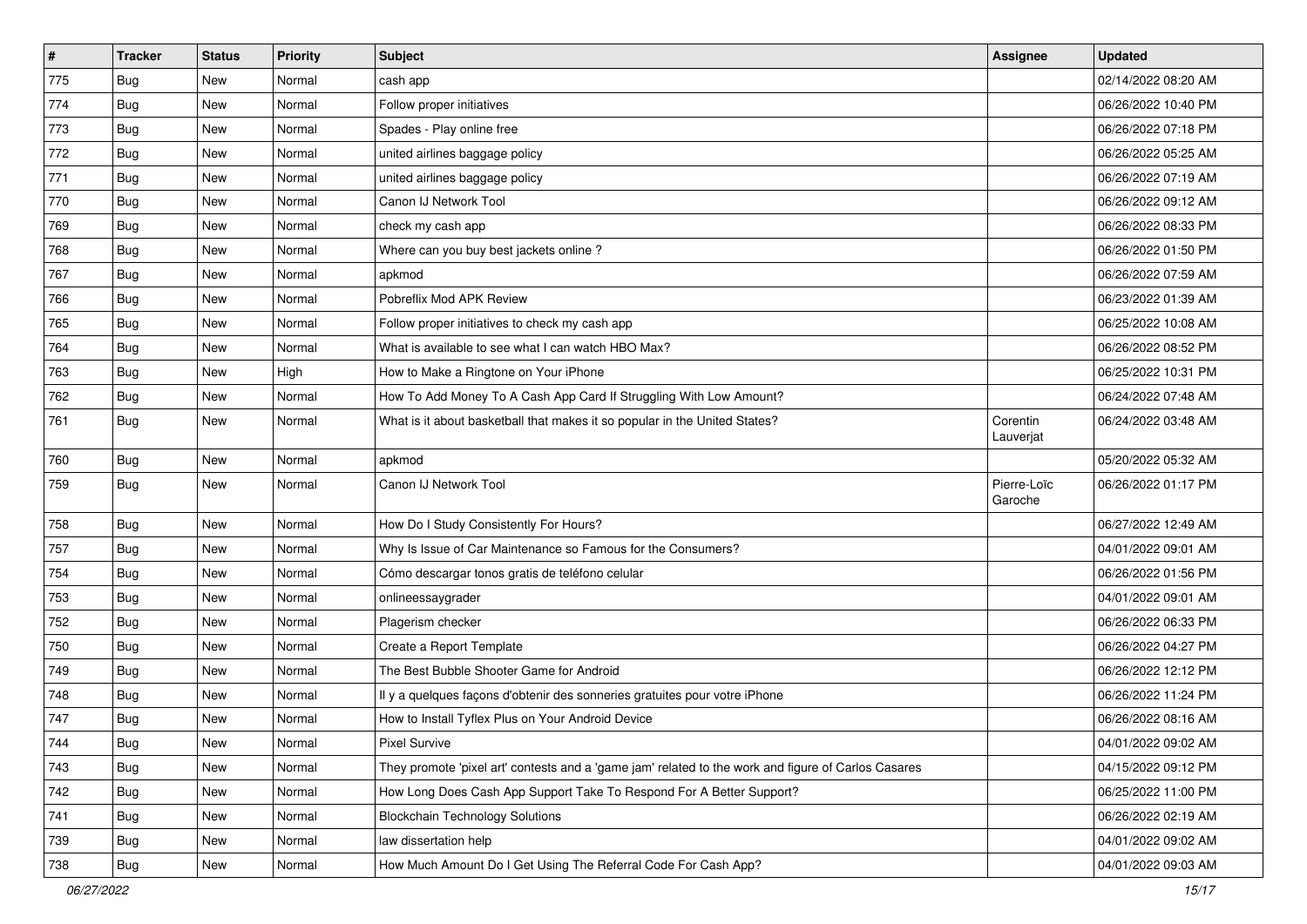| #   | <b>Tracker</b> | <b>Status</b> | <b>Priority</b> | Subject                                                                             | <b>Assignee</b>        | <b>Updated</b>      |
|-----|----------------|---------------|-----------------|-------------------------------------------------------------------------------------|------------------------|---------------------|
| 737 | <b>Bug</b>     | New           | Normal          | How Do I Talk To A Live Person At Facebook If Anything Is Doubtful?                 |                        | 04/01/2022 09:20 AM |
| 736 | Bug            | New           | Normal          | I Want to Edit in My Website (transfer-factor.net) Unfortunately, Unable to Edit It |                        | 06/24/2022 07:32 AM |
| 735 | Bug            | New           | Normal          | A quick fix of how to get money back from cash app stocks                           |                        | 06/26/2022 01:31 PM |
| 734 | Bug            | <b>New</b>    | Normal          | DR. STRANGE: Multiverse of Scheduling Madness!                                      |                        | 04/01/2022 09:33 AM |
| 733 | Bug            | <b>New</b>    | Normal          | How does one go about getting a book deal?                                          |                        | 04/01/2022 09:33 AM |
| 732 | <b>Bug</b>     | New           | Normal          | Get rectifications steps about why cash app transfer failed                         |                        | 06/26/2022 03:28 PM |
| 731 | <b>Bug</b>     | New           | Normal          | Avail Of Cash App Customer Service If Unable To Down Cash App Mobile App?           |                        | 06/25/2022 08:36 PM |
| 730 | <b>Bug</b>     | <b>New</b>    | Normal          | Canon IJ Network Tool                                                               |                        | 06/26/2022 05:51 PM |
| 729 | Bug            | New           | Normal          | Canon IJ Network Tool                                                               |                        | 04/01/2022 09:33 AM |
| 728 | Bug            | <b>New</b>    | Normal          | Will Cash App refund money if scammed? Hitches With Optimum Ease                    |                        | 06/26/2022 06:15 AM |
| 727 | <b>Bug</b>     | New           | Normal          | Drive for speed simulator mod apk                                                   | Pierre-Loïc<br>Garoche | 04/23/2022 11:17 PM |
| 726 | Bug            | <b>New</b>    | Normal          | Mobile Application Development Services                                             |                        | 06/25/2022 06:02 AM |
| 724 | <b>Bug</b>     | New           | Normal          | Dial Chime Customer support number for a quick response                             |                        | 06/25/2022 10:58 AM |
| 723 | <b>Bug</b>     | New           | High            | The best horror game in 2021                                                        | Christophe<br>Garion   | 06/25/2022 11:56 AM |
| 722 | <b>Bug</b>     | <b>New</b>    | Normal          | Vergrößern Sie Instagram-Fotos mit instazoom                                        | Christophe<br>Garion   | 06/25/2022 02:24 PM |
| 721 | <b>Bug</b>     | New           | Normal          | Cómo instalar un Mod Apk                                                            |                        | 06/24/2022 09:39 PM |
| 720 | Bug            | New           | Normal          | How does Cash App Phone Number provide a quick treatment?                           |                        | 06/25/2022 02:32 PM |
| 719 | Bug            | <b>New</b>    | Normal          | How Do I Send \$5000 Through Cash App Account With Ease?                            |                        | 06/26/2022 10:14 PM |
| 718 | <b>Bug</b>     | New           | High            | Solve Complex Accounting Assignments                                                | Hamza Bourbouh         | 06/26/2022 06:17 AM |
| 717 | Bug            | New           | Normal          | Disney Plus Apk - Watch Movies and TV Shows on Your Device                          |                        | 06/26/2022 04:56 AM |
| 716 | Bug            | <b>New</b>    | Normal          | La celebración de un BabyShower.                                                    |                        | 06/26/2022 04:56 PM |
| 715 | <b>Bug</b>     | New           | Normal          | Puppy Playtime Descargar gratis                                                     |                        | 06/25/2022 12:10 PM |
| 714 | Bug            | <b>New</b>    | Normal          | Cuevana 3 Premium - Enjoy Your Favorite Movies and TV Shows on Your Smart TV        |                        | 06/26/2022 06:14 AM |
| 713 | <b>Bug</b>     | New           | High            | Why Cupcake 2048 is a addictive game?                                               | Pierre-Loïc<br>Garoche | 04/01/2022 09:34 AM |
| 712 | Bug            | <b>New</b>    | Normal          | Tips and Tricks                                                                     |                        | 06/26/2022 04:19 PM |
| 711 | Bug            | New           | Normal          | Human Fall Flat Apk Download                                                        |                        | 06/25/2022 09:44 AM |
| 710 | <b>Bug</b>     | New           | Normal          | Take Necessary Assistance If You Are Unable Activate Cash App Card                  |                        | 06/25/2022 09:26 PM |
| 709 | <b>Bug</b>     | New           | Normal          | How To Load Cash App Card At Walmart Without Having To Face Any Hassle?             |                        | 06/25/2022 05:02 PM |
| 708 | <b>Bug</b>     | New           | Normal          | Efficient ways to proceed with the cash app dispute process?                        |                        | 06/26/2022 12:08 AM |
| 707 | <b>Bug</b>     | New           | Normal          | Why Accounting Assignments Are Beneficial For The Students?                         | Pierre-Loïc<br>Garoche | 06/24/2022 09:16 PM |